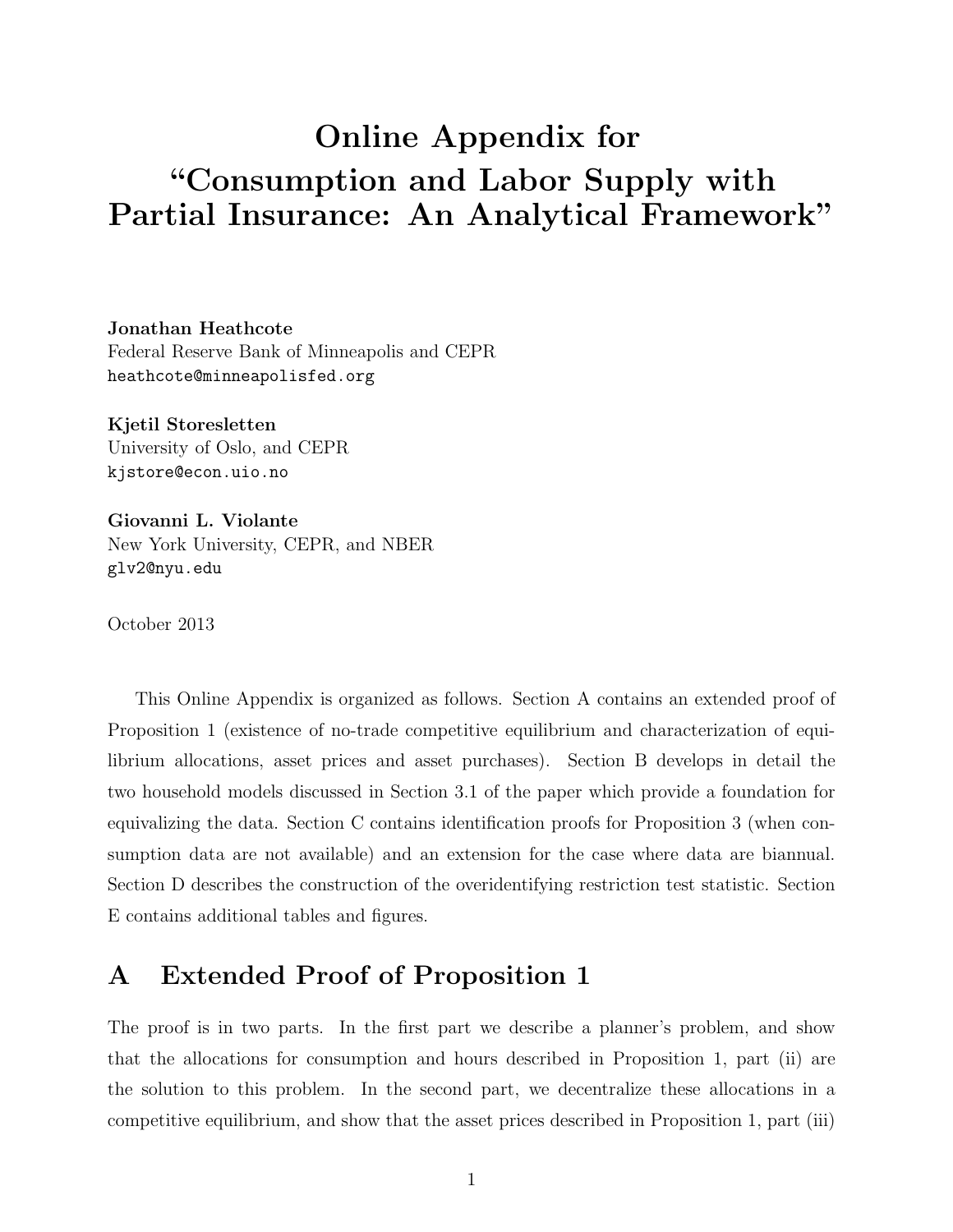and the no-inter-island-trade result described in part (i) form part of this decentralization.

Planner's Problem (allocations): We first solve for equilibrium allocations for consumption and hours worked by solving a set of static planning problems. Each island-level planner maximizes equally weighted period utility for a set of agents that share a common age a, a common preference weight  $\varphi$ , and a common wage component  $\alpha_t$ . Let  $\mathbf{x}_t = (a, \varphi, \alpha_t)$ denote these island-level components of the individual state. Each island-level planner controls a set of agents with the age-specific population distributions  $F_{\kappa,t}^a$  and  $F_{\theta,t}$ . Let  $F_{\varepsilon,t}^a$ denote the implied age-specific distribution over  $\varepsilon_t = \kappa_t + \theta_t$ . The planner's problem on an island defined by  $\mathbf{x}_t$  is to choose functions  $c_t(\mathbf{x}_t, \varepsilon_t)$ ,  $h_t(\mathbf{x}_t, \varepsilon_t)$  to solve

$$
\max_{\{c_t(\mathbf{x}_t,\cdot),h_t(\mathbf{x}_t,\cdot)\}} \int \left[ \frac{c_t(\mathbf{x}_t,\varepsilon_t)^{1-\gamma}-1}{1-\gamma} - \exp\left(\varphi\right) \frac{h_t(\mathbf{x}_t,\varepsilon_t)^{1+\sigma}}{1+\sigma} \right] dF_{\varepsilon,t}^a
$$

subject to the island-level resource constraint

$$
\int \left[ \lambda \left( \exp \left( \alpha_t + \varepsilon_t \right) h_t(\mathbf{x}_t, \varepsilon_t) \right)^{1-\tau} - c_t(\mathbf{x}_t, \varepsilon_t) \right] dF_{\varepsilon,t}^a = 0.
$$

The first-order conditions with respect to  $c_t(\mathbf{x}_t, \varepsilon_t)$  and  $h_t(\mathbf{x}_t, \varepsilon_t)$  are, respectively,

$$
c_t(\mathbf{x}_t, \varepsilon_t)^{-\gamma} = \chi_t(\mathbf{x}_t),
$$
  
\n
$$
\exp(\varphi) h_t(\mathbf{x}_t, \varepsilon_t)^{\sigma} = \chi_t(\mathbf{x}_t) \lambda \exp(\alpha_t(1-\tau)) \exp(\varepsilon_t(1-\tau)) (1-\tau) h_t(\mathbf{x}_t, \varepsilon_t)^{-\tau},
$$

where  $\chi_t(\mathbf{x}_t)$  is the multiplier on the date t resource constraint. Note that  $c_t(\mathbf{x}_t, \varepsilon_t)$  $\chi_t(\mathbf{x}_t)^{-\frac{1}{\gamma}}$ , and thus consumption does not depend on  $\varepsilon_t$ . Combining the two FOCs gives

$$
h_t(\mathbf{x}_t, \varepsilon_t) = ((1 - \tau) \lambda)^{\frac{1}{\sigma + \tau}} c_t(\mathbf{x}_t)^{-\frac{\gamma}{\sigma + \tau}} \exp\left(\frac{1 - \tau}{\sigma + \tau} (\alpha_t + \varepsilon_t) - \frac{1}{\sigma + \tau} - \frac{\varphi}{\sigma + \tau}\right). \tag{A1}
$$

Substituting (A1) into the resource constraint gives

$$
c_t(\mathbf{x}_t, \varepsilon_t) = \lambda((1-\tau)\lambda)^{\frac{1-\tau}{\sigma+\tau}} \exp\left(\alpha_t(1-\tau)\right) c_t(\mathbf{x}_t, \varepsilon_t)^{-\frac{\gamma(1-\tau)}{\sigma+\tau}} \exp\left(-\frac{1-\tau}{\sigma+\tau}\right)
$$

$$
\times \exp\left(-\frac{\varphi(1-\tau)}{\sigma+\tau} + \alpha_t \frac{(1-\tau)^2}{\sigma+\tau}\right) \int \exp\left((1-\tau)\varepsilon_t\right) \exp\left(\frac{(1-\tau)^2}{\sigma+\tau}\varepsilon_t\right) dF_{\varepsilon t}^a.
$$

Taking logs and simplifying yields

$$
\log c_t(\mathbf{x}_t, \varepsilon_t)
$$
\n
$$
= \frac{1+\sigma}{\sigma + \tau + \gamma(1-\tau)} \log \lambda + \frac{1-\tau}{\sigma + \tau + \gamma(1-\tau)} \log(1-\tau) - \frac{1-\tau}{\sigma + \tau + \gamma(1-\tau)} \varphi
$$
\n
$$
+ \frac{(1-\tau)(1+\sigma)}{\sigma + \tau + \gamma(1-\tau)} \alpha_t + \frac{\sigma + \tau}{\sigma + \tau + \gamma(1-\tau)} \log \int \exp\left(\frac{(1-\tau)(1+\sigma)}{\sigma + \tau}\varepsilon_t\right) dF_{\varepsilon t}^a.
$$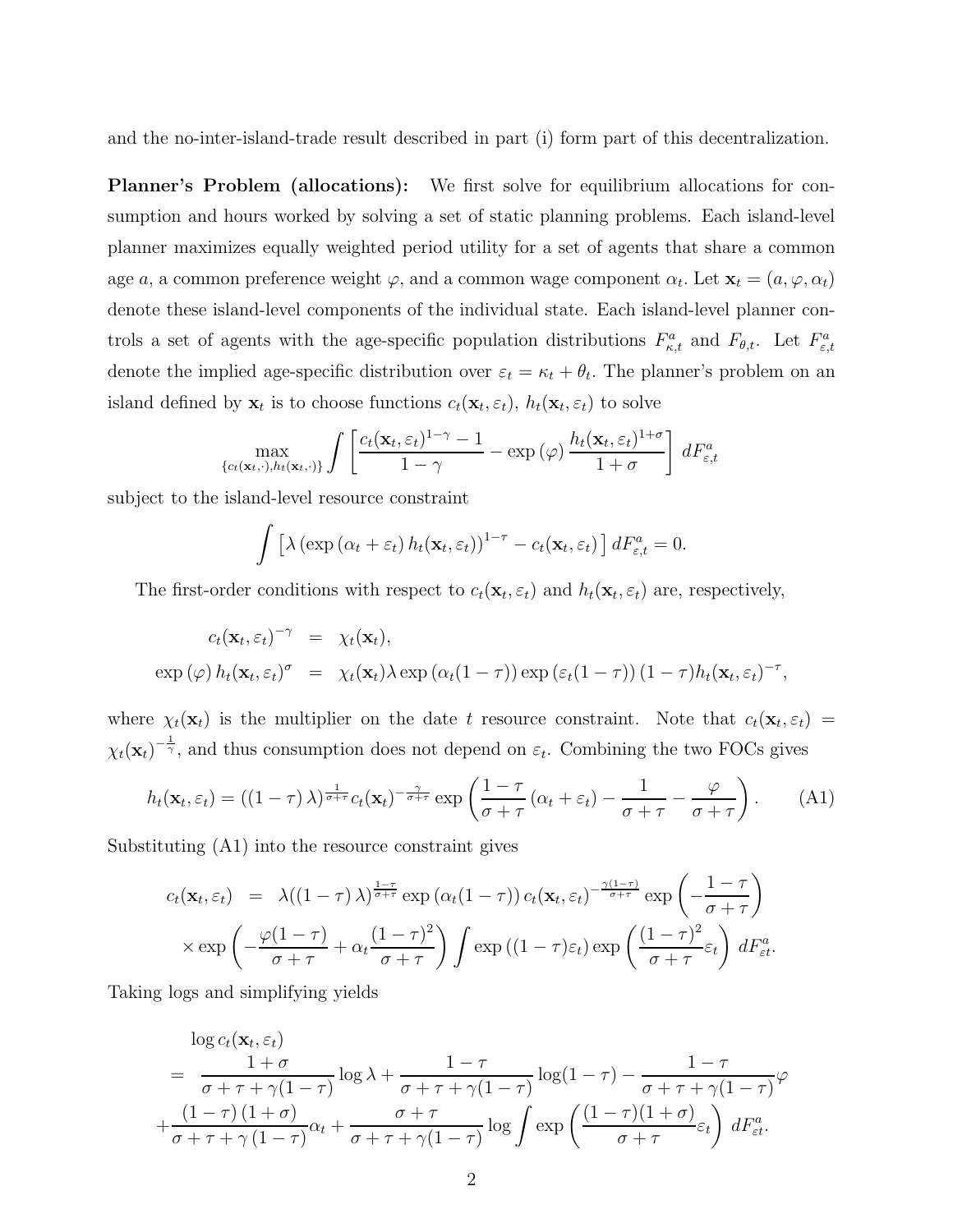By using the definition for the tax-modified Frisch elasticity  $\hat{\sigma} = (\sigma + \tau)/(1 - \tau)$ , the above expression simplifies to:

$$
\log c_t(\mathbf{x}_t, \varepsilon_t) = -\frac{\varphi}{\hat{\sigma} + \gamma} + \frac{(1 - \tau)(1 + \hat{\sigma})}{\hat{\sigma} + \gamma} \alpha_t + \tilde{C}_t^a \tag{A2}
$$

which is the expression in Proposition 1, part (ii), where  $\tilde{C}^a_t$  is a constant common to all agents of age  $a$  in year  $t$  given by

$$
\tilde{C}_t^a = \frac{1}{\hat{\sigma} + \gamma} ((1 + \hat{\sigma}) \log \lambda + \log(1 - \tau)) + \tilde{M}_t^a,
$$
  

$$
\tilde{M}_t^a = \frac{\hat{\sigma}}{\hat{\sigma} + \gamma} \log \int \exp \left( \frac{(1 - \tau)(1 + \hat{\sigma})}{\hat{\sigma}} \varepsilon_t \right) dF_{\varepsilon, t}^a.
$$

Note that if we were to assume, for example, that  $\log \varepsilon_t^a \sim N\left(-\frac{v_{\varepsilon t}^a}{2}, v_{\varepsilon t}^a\right)$ , then we could solve out the integral in the expression for  $\tilde{M}_t^a$ :

$$
\tilde{M}_t^a = \frac{1}{\hat{\sigma} + \gamma} \left( \frac{(1-\tau)(1+\hat{\sigma})}{\hat{\sigma}} \left( 1 - \tau (1+\hat{\sigma}) \right) \frac{v_{\varepsilon t}}{2} \right).
$$

We now substitute the expression for  $\log c_t(\mathbf{x}_t, \varepsilon_t)$  in (A2) into (A1) to solve for  $\log h_t(\mathbf{x}_t, \varepsilon_t)$ :

$$
\log h_t(\mathbf{x}_t, \varepsilon_t) = -\frac{1}{(1-\tau)(\widehat{\sigma} + \gamma)}\varphi + \left(\frac{1-\gamma}{\widehat{\sigma} + \gamma}\right)\alpha_t + \frac{1}{\widehat{\sigma}}\varepsilon_t + \tilde{H}_t^a
$$

which is the expression in Proposition 1, part (ii), where

$$
\tilde{H}_t^a \equiv \frac{1}{(1-\tau)(\hat{\sigma}+\gamma)} \left( (1-\gamma) \log \lambda + \log(1-\tau) \right) - \frac{\gamma}{\hat{\sigma}(1-\tau)} \tilde{M}_t^a.
$$

**Decentralization (prices):** We now turn to the second part of the proof of Proposition 1, namely the decentralization of the solution to the above planner's problem. We begin by conjecturing prices in this equilibrium. We set pretax wages equal to individual labor productivity:

$$
w_t(\mathbf{x}_t, \varepsilon_t) = \exp(\alpha_t + \varepsilon_t).
$$

At this wage, the intratemporal FOC from the agent's problem described in Section 2.1 of the main text is identical to the intratemporal FOC for the planner described in eq.  $(A1)$ . Thus at competitive wages and the conjectured allocations (eqs. 5 and 6) agents are optimizing on the intratemporal margin. At first blush this might seem surprising, given the presence of progressive earnings taxation in the economy. Recall, however, that individual agents (in the competitive equilibrium) and island-level planners (in the problem described above) are atomistic and hence both take the tax system parameters as exogenous.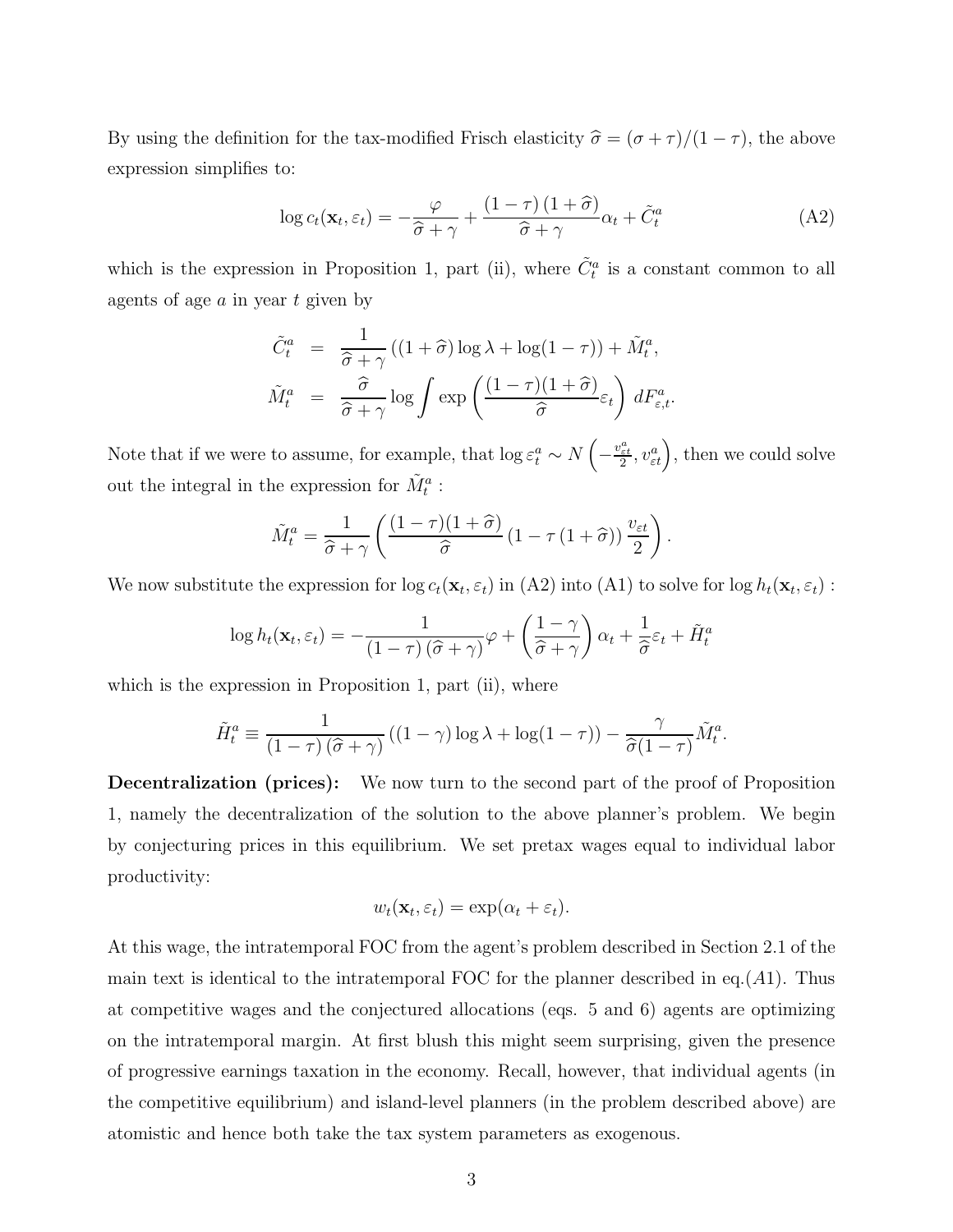We next conjecture equilibrium prices for intertemporal insurance claims. At this point it is convenient to revert to history-dependent notation, so we will write  $c_t(\mathbf{s}^t)$  rather than  $c_t(\mathbf{x}_t, \varepsilon_t)$ . We begin with the price of within-island insurance  $Q_t(\mathcal{S}; \mathbf{s}^t)$ . The intertemporal FOC from the agent's problem (described in Section 2.1) defines the price at which an agent of age a with history  $s^t$  is willing, on the margin, to buy or sell a set of insurance contracts  $B_t(\mathcal{S}; s^t)$  that pay  $\delta^{-1}$  units of consumption if and only if  $s_{t+1} = (\omega_{t+1}, \eta_{t+1}, \theta_{t+1}) \in \mathcal{S} \subseteq \mathcal{S}$ . This price is simply the average marginal rate of substitution in those states:<sup>2</sup>

$$
Q_t\left(\mathcal{S}; \mathbf{s}^t\right) = \beta \delta \delta^{-1} \int_{\mathcal{S}} \frac{c_{t+1}(\mathbf{s}^t, \mathbf{s}_{t+1})^{-\gamma}}{c_t(\mathbf{s}^t)^{-\gamma}} dF_{\mathbf{s}, t+1}.\tag{A3}
$$

Substituting in the expression for consumption (A2) we have

$$
Q_t\left(\mathcal{S};\mathbf{s}^t\right) = \beta \exp\left(-\gamma \left(\tilde{C}_{t+1}^{a+1} - \tilde{C}_t^a\right)\right) \int_{\mathcal{S}} \exp\left(-\gamma (1-\tau) \frac{1+\hat{\sigma}}{\hat{\sigma}+\gamma} \omega_{t+1}\right) dF_{\mathbf{s},t+1},\tag{A4}
$$

which is the expression in Proposition 1, part (iii), where  $\tilde{C}_{t}^{a}$  is defined above, and

$$
\tilde{C}_{t+1}^{a+1} - \tilde{C}_t^a
$$
\n
$$
= \frac{\hat{\sigma}}{\hat{\sigma} + \gamma} \left[ \log \int \exp \left( \frac{(1-\tau)(1+\hat{\sigma})}{\hat{\sigma}} \varepsilon_{t+1} \right) dF_{\varepsilon, t+1}^{a+1} - \log \int \exp \left( \frac{(1-\tau)(1+\hat{\sigma})}{\hat{\sigma}} \varepsilon_t \right) dF_{\varepsilon, t}^a \right]
$$
\n
$$
= \frac{\hat{\sigma}}{\hat{\sigma} + \gamma} \log \left( \frac{\int \exp \left( \frac{(1-\tau)(1+\hat{\sigma})}{\hat{\sigma}} \eta_{t+1} \right) dF_{\eta, t+1} \int \exp \left( \frac{(1-\tau)(1+\hat{\sigma})}{\hat{\sigma}} \theta_{t+1} \right) dF_{\theta, t+1}}{\int \exp \left( \frac{(1-\tau)(1+\hat{\sigma})}{\hat{\sigma}} \theta_t \right) dF_{\theta, t}} \right)
$$

is independent of a. Thus the prices  $Q_t(\mathcal{S}; s^t)$  are consistent with optimization on the consumer side.

Note that  $Q_t(\mathcal{S}; s^t) = Q_t(\mathcal{S})$ : insurance prices are independent of the individual history  $s<sup>t</sup>$  and age a. From eq. (A4) there are two pieces to this result. First,  $F_{s,t+1}$ , the joint distribution over  $\mathbf{s}_{t+1} = (\omega_{t+1}, \eta_{t+1}, \theta_{t+1})$  at  $t+1$ , is independent of  $\mathbf{s}^t$  and thus the second term in eq.  $(A4)$  is independent of  $s<sup>t</sup>$ . Second, insurance prices are also independent of age a, because while average consumption  $\tilde{C}_t^a$  is age-dependent, *growth* in average consumption  $\tilde{C}_{t+1}^{a+1} - \tilde{C}_{t}^{a}$  is independent of age, reflecting the permanent-transitory model for individual productivity dynamics. Note also that the price of insurance against  $\eta_{t+1}$  and  $\theta_{t+1}$  simply reflects probabilities, while the price of insurance against  $\omega_{t+1}$  also reflects the conditional marginal rate of substitution, with insurance against low  $\omega_{t+1}$  realizations being more expensive than equally likely high  $\omega_{t+1}$  realizations. This asymmetry reflects the fact that  $\eta_{t+1}$ 

<sup>&</sup>lt;sup>2</sup>Note that the agent effectively discounts at rate  $\beta\delta$ , while mortality insurance ensures payment of  $\delta^{-1}$ units of consumption in the event that the agent survives to the next period and  $s_{t+1} \in S$ .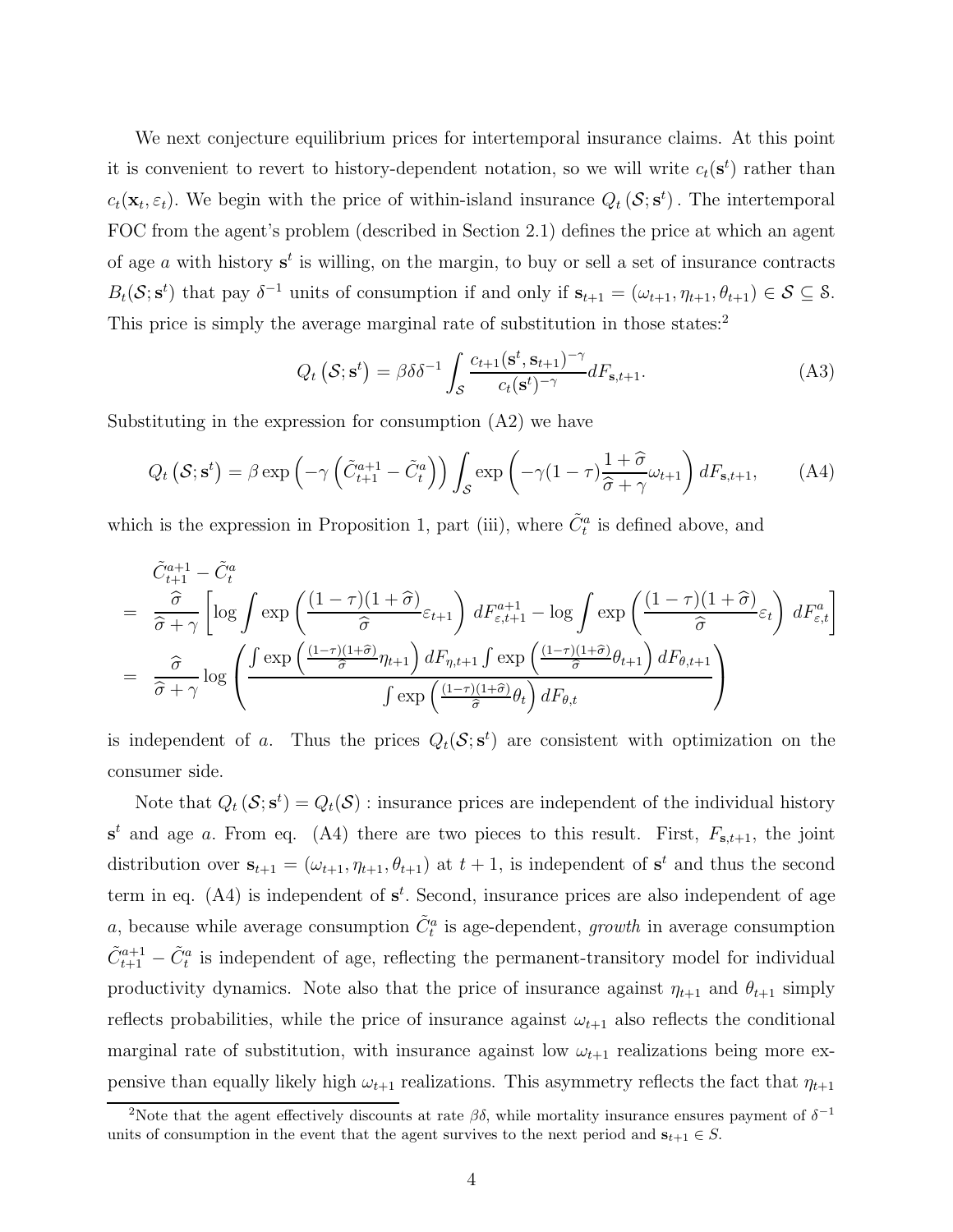and  $\theta_{t+1}$  are perfectly insured in equilibrium, while  $\omega_{t+1}$  remains uninsured. The price of a risk-free bond  $Q_t$  (S) is

$$
Q_t\left(\mathcal{S};\mathbf{s}^t\right) = \beta \exp\left(-\gamma \left(\tilde{C}_{t+1}^{a+1} - \tilde{C}_t^a\right)\right) \int_{\mathcal{S}} \exp\left(-\gamma (1-\tau) \frac{1+\widehat{\sigma}}{\widehat{\sigma}+\gamma} \omega_{t+1}\right) dF_{\mathbf{s},t+1} = Q_t\left(\mathcal{S}\right).
$$

We now turn to the price function for insurance claims traded across islands. Because any contract that can be traded between islands can also be traded within an island, the inter-island price for a claim that pays  $\delta^{-1}$  units of consumption if and only if  $s_{t+1} \in \mathcal{Z}$ must, by arbitrage, equal the corresponding within-island price, for any  $\mathcal{Z}$ . This implies

$$
Q_t^* \left( \mathcal{Z}; \mathbf{s}^t \right) = \Pr \left( \left( \eta_{t+1}, \theta_{t+1} \right) \in \mathcal{Z} \right) \times Q_t(\mathcal{S}) = Q_t^* \left( \mathcal{Z} \right).
$$

Thus these prices are just probabilities times the price of a risk-free bond.<sup>3</sup>

Assuming log-normal distributions for  $\omega_{t+1}$ ,  $\eta_{t+1}$  and  $\theta_{t+1}$  allows us to solve out the integral in the expression for the risk-free rate  $Q_t(\mathcal{S})$ . In this case,

$$
\tilde{C}_{t+1}^{a+1} - \tilde{C}_t^a = \frac{(1-\tau)(1+\hat{\sigma}) (1-\tau (1+\hat{\sigma}))}{(\hat{\sigma} + \gamma)\hat{\sigma}} \left(\frac{v_{\eta,t+1} + v_{\theta,t+1} - v_{\theta,t}}{2}\right)
$$

and thus

$$
Q_{t}(\mathcal{S}) = \beta \exp\left(-\gamma \frac{(1-\tau)(1+\hat{\sigma})(1-\tau(1+\hat{\sigma}))}{(\hat{\sigma}+\gamma)\hat{\sigma}} \left(\frac{v_{\eta,t+1}+v_{\theta,t+1}-v_{\theta,t}}{2}\right)\right) \times \exp\left(-\gamma (1-\tau)\frac{1+\hat{\sigma}}{\hat{\sigma}+\gamma} \left(-\gamma (1-\tau)\frac{1+\hat{\sigma}}{\hat{\sigma}+\gamma}-1\right)\frac{v_{\omega,t+1}}{2}\right).
$$
(A5)

Expression (8) in the main text is a special case when  $\tau = 0$ .

Decentralization (asset purchases): We now derive expressions for insurance contract purchases,  $B_t(\mathbf{s}_{t+1}; \mathbf{s}^t)$  and  $B_t^*(\eta_{t+1}, \theta_{t+1}; \mathbf{s}^t)$  and verify that, given all conjectured prices and quantities, agents' budget constraints are satisfied.

Given that any available inter-island insurance contract can be purchased at the same price on the within-island market,  $B_t^*(\eta_{t+1}, \theta_{t+1}; \mathbf{s}^t) = 0$  for all  $(\eta_{t+1}, \theta_{t+1})$  is consistent with individual optimization (Proposition 1, part (iii)). Thus, agents optimize when purchasing all their insurance on the island on which they are located. At the same time, because  $Q_t^*(\mathcal{Z}; \mathbf{s}^t) = Q_t^*(\mathcal{Z})$ , no agent has an incentive to try to sell insurance to an agent located on another island. To understand this, note that the price at which one agent (say agent  $i_1$ ) with

<sup>&</sup>lt;sup>3</sup>If we allowed insurance contracts to be traded across islands contingent on  $\omega_{t+1}$  then agents would pool  $\omega_{t+1}$  risk and insurance prices would be Pr  $((\omega_{t+1}, \eta_{t+1}, \theta_{t+1}) \in S) \times \beta \neq Q_t(S)$ .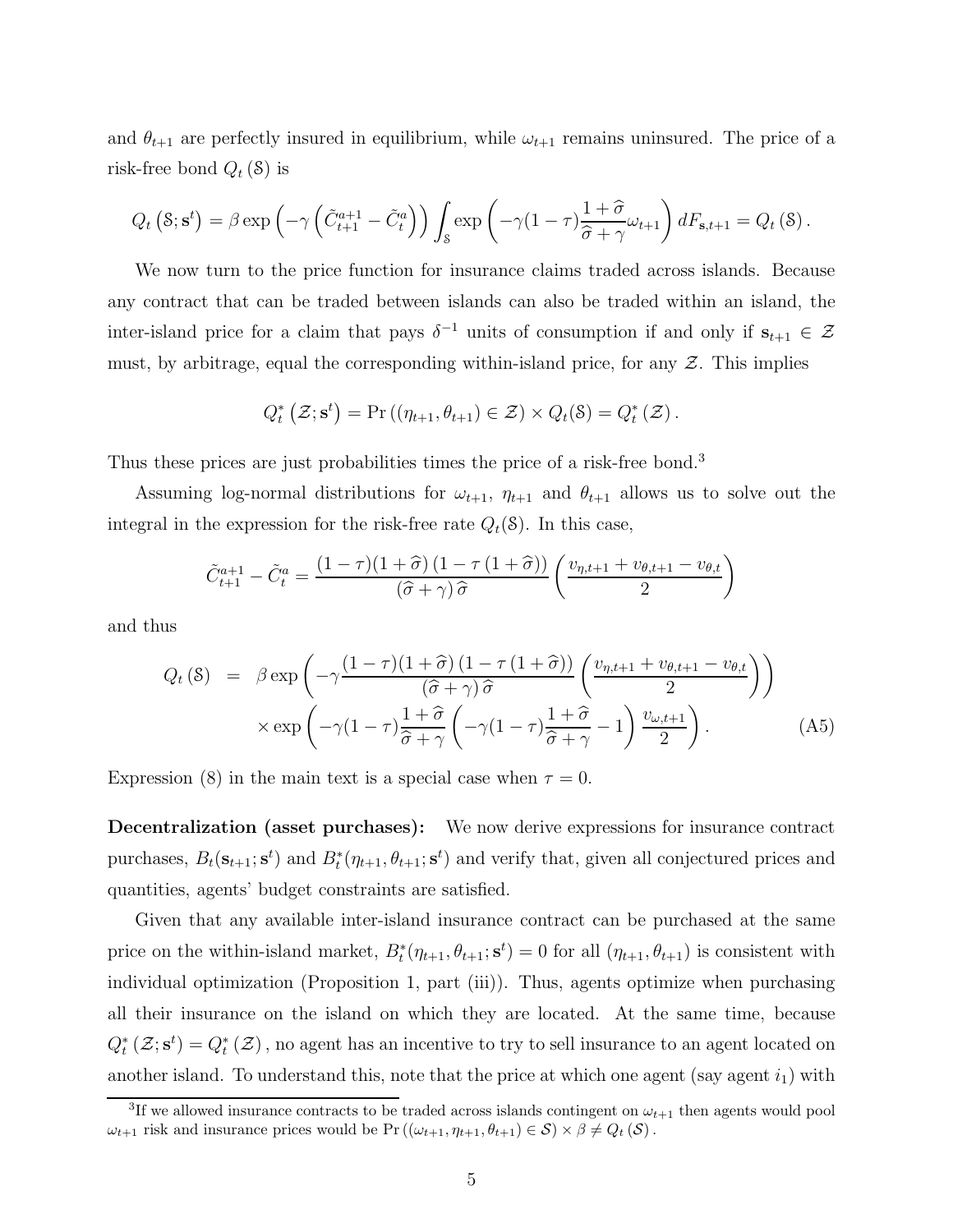history  $\mathbf{s}_{i_1}^t$  is willing to buy, on the margin, a set of claims that pay if and only if  $(\eta_{t+1}, \theta_{t+1}) \in$  $\mathcal Z$  is the probability of that event times agent  $i_1$ 's expected marginal rate of substitution, i.e.  $Pr((\eta_{t+1}, \theta_{t+1}) \in \mathcal{Z}) \times Q_t(\mathcal{S}; \mathbf{s}_{i_1}^t)$ . The price at which a second agent on a different island (agent  $i_2$  with history  $s_{i_2}^t$ ) is willing to sell this insurance to agent  $i_1$  is the same probability times agent  $i_2$ 's expected marginal rate of substitution, Pr  $((\eta_{t+1}, \theta_{t+1}) \in \mathcal{Z}) \times Q_t \left( \mathcal{S}; \mathbf{s}_{i_2}^t \right)$ . If agents  $i_1$  and  $i_2$  did not share the same marginal rate of substitution (i.e., if  $Q_t(S; s_{i_1}^t) \neq$  $Q_t\left(\mathcal{S};\mathbf{s}_{i_2}^t\right)$ , then there could be no equilibrium without inter-island trade, because any such equilibrium would feature unexploited gains from trade. Thus  $Q_t(\mathcal{S}, \mathbf{s}^t) = Q_t(\mathcal{S})$  is the crucial result supporting an absence of inter-island trade.

Finally, we now derive an expression for purchases of state-contingent claims,  $B_t(s_{t+1}; s^t)$ , and verify budget balance. Given  $B_t^*(\mathcal{Z}; \mathbf{s}^t) = 0 \ \forall \mathcal{Z}, \forall \mathbf{s}^t$ , realized wealth at  $\mathbf{s}^t$  implicitly defines insurance purchases:

$$
B_{t-1}(\mathbf{s}_t; \mathbf{s}^{t-1}) = \delta d_t(\mathbf{s}^t).
$$

We will now guess and verify the following solution for  $d_t(\mathbf{s}^t)$ :

$$
d_t(\mathbf{s}^t) = \hat{d}_t\left(\mathbf{s}^t\right) + T_t\left(\mathbf{s}^t\right)
$$

where

$$
T_t\left(\mathbf{s}^t\right) = c_t\left(\mathbf{s}^t\right) - \lambda \left(w_t\left(\mathbf{s}^t\right)h_t\left(\mathbf{s}^t\right)\right)^{1-\tau},
$$
  

$$
\hat{d}_t\left(\mathbf{s}^t\right) = \mathbf{E}_{\mathbf{s}^t}\left[\sum_{j=1}^{\infty} \frac{(\beta\delta)^j c_{t+j}(\mathbf{s}^{t+j})^{-\gamma}}{c_t(\mathbf{s}^t)^{-\gamma}}T_{t+j}\left(\mathbf{s}_{t+j}\right)\right].
$$

The logic for this guess is that insurance payouts must deliver the appropriately discounted present value of lifetime differences between consumption and after-tax earnings.

We now need to check that the agent's budget constraint is satisfied. Given  $B_t^*(\mathcal{Z}; \mathbf{s}^t) = 0$  $\forall \mathcal{Z}, \forall s^t$  this amounts to checking that

$$
c_{t}(\mathbf{s}^{t}) + \int \int \int Q_{t}(\omega, \eta, \theta) B_{t}((\omega, \eta, \theta); \mathbf{s}^{t}) d\omega d\eta d\theta
$$
  
=  $\lambda (w_{t}(\mathbf{s}^{t}) h_{t}(\mathbf{s}^{t}))^{1-\tau} + \hat{d}_{t}(\mathbf{s}^{t}) + T_{t}(\mathbf{s}^{t}).$ 

Given the conjecture for  $T(s^t)$  this simplifies to

$$
\int \int \int Q_t(\omega, \eta, \theta) B_t((\omega, \eta, \theta); \mathbf{s}^t) d\omega d\eta d\theta = \hat{d}_t(\mathbf{s}^t).
$$
 (A6)

To verify that this equation is in fact satisfied, we will write the functions  $Q_t(\omega, \eta, \theta)$ ,  $B_t((\omega, \eta, \theta); \mathbf{s}^t)$  and  $\hat{d}_t(\mathbf{s}^t)$  all in terms of the decision rule for consumption  $c_t(\mathbf{s}^t)$ . The ratio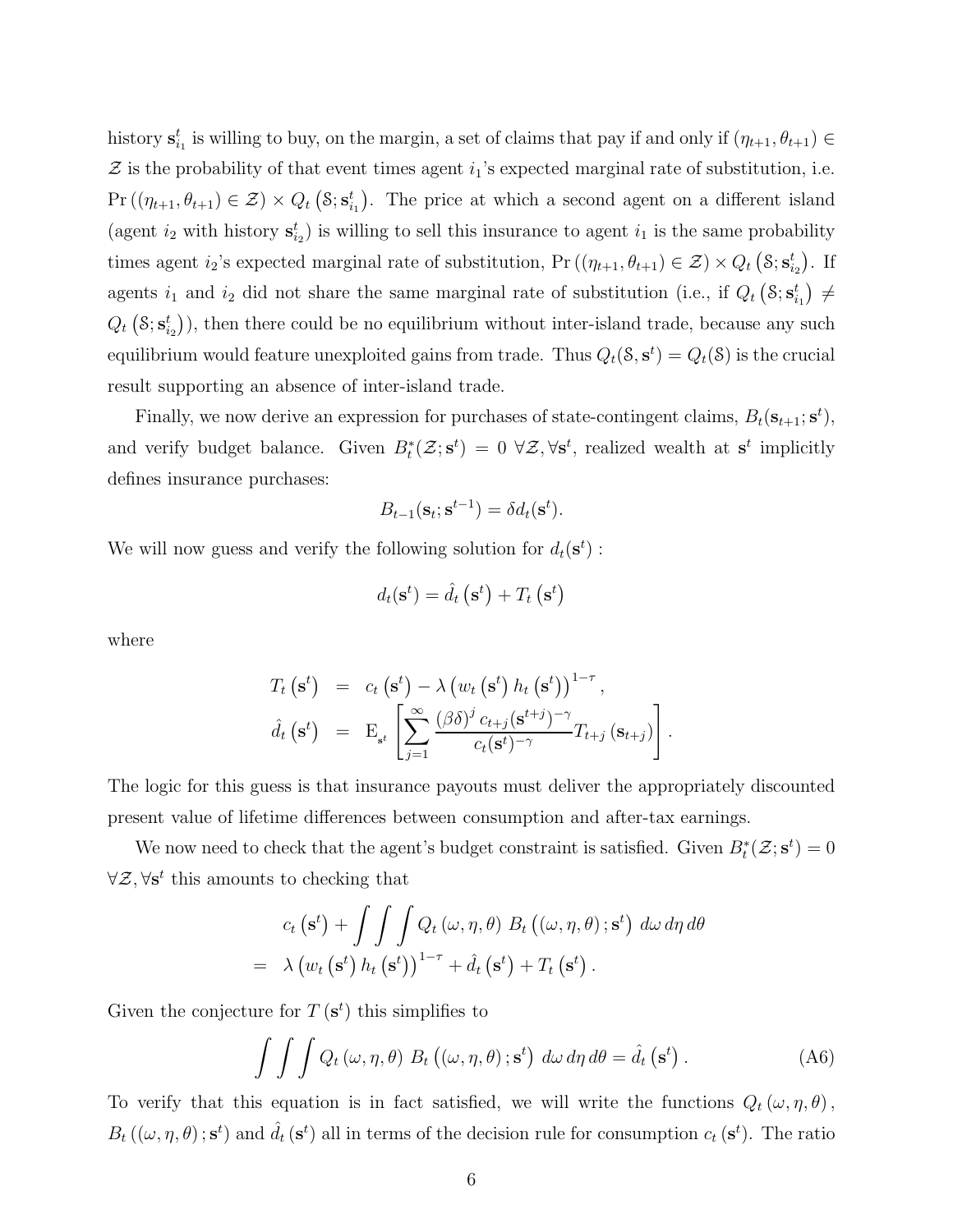of after-tax earnings to consumption is

$$
\frac{\lambda (w_t(\mathbf{s}^t) h_t(\mathbf{s}^t))^{1-\tau}}{c_t(\mathbf{s}^t)} = \exp \left( (1-\tau) \frac{1+\widehat{\sigma}}{\widehat{\sigma}} \varepsilon_t - \frac{\gamma + \widehat{\sigma}}{\widehat{\sigma}} \tilde{M}_t^a \right),\,
$$

so

×

$$
T_t\left(\mathbf{s}^t\right) = \left(1 - \exp\left((1-\tau)\frac{1+\widehat{\sigma}}{\widehat{\sigma}}(\kappa_t + \theta_t) - \frac{\gamma+\widehat{\sigma}}{\widehat{\sigma}}\tilde{M}_t^a\right)\right)c_t\left(\mathbf{s}^t\right)
$$
  
=  $c_t(\mathbf{s}^t)\left(1 - \frac{\exp\left((1-\tau)\frac{1+\widehat{\sigma}}{\widehat{\sigma}}(\kappa_t + \theta_t)\right)}{\int \int \exp\left((1-\tau)\frac{1+\widehat{\sigma}}{\widehat{\sigma}}(\kappa_t + \theta_t)\right) dF_{\kappa,t}^a dF_{\theta,t}}\right),$ 

where the second line uses

$$
\tilde{M}_t^a = \frac{\hat{\sigma}}{\hat{\sigma} + \gamma} \log \int \int \exp \left( (1 - \tau) \frac{1 + \hat{\sigma}}{\hat{\sigma}} \left( \kappa_t + \theta_t \right) \right) dF_{\kappa, t}^a dF_{\theta, t}.
$$

Substituting the definition for  $T_{t+j}$  ( $\mathbf{s}_{t+j}$ ) into the one for  $\hat{d}_t$  ( $\mathbf{s}^t$ ), and multiplying and dividing by  $c_t(\mathbf{s}^t)$ , gives

$$
\hat{d}_{t}(\mathbf{s}^{t}) = c_{t}(\mathbf{s}^{t}) \mathbf{E}_{\mathbf{s}^{t}} \left[ \sum_{j=1}^{\infty} \frac{(\beta \delta)^{j} c_{t+j}(\mathbf{s}^{t+j})^{-\gamma}}{c_{t}(\mathbf{s}^{t})^{-\gamma}} \frac{c_{t+j}(\mathbf{s}^{t+j})}{c_{t}(\mathbf{s}^{t})} \times \right]
$$
\n
$$
\times \left( 1 - \exp \left( (1 - \tau) \frac{1 + \hat{\sigma}}{\hat{\sigma}} \left( \kappa_{t} + \sum_{i=1}^{j} \eta_{t+i} + \theta_{t+j} \right) - \frac{\gamma + \hat{\sigma}}{\hat{\sigma}} \tilde{M}_{t+j}^{a+j} \right) \right) \right]
$$
\n
$$
= c_{t}(\mathbf{s}^{t}) \mathbf{E}_{\mathbf{s}^{t}} \left[ \sum_{j=1}^{\infty} \frac{(\beta \delta)^{j} c_{t+j}(\mathbf{s}^{t+j})^{1-\gamma}}{c_{t}(\mathbf{s}^{t})^{1-\gamma}} \times \left( 1 - \frac{\exp \left( (1 - \tau) \frac{1 + \hat{\sigma}}{\hat{\sigma}} \left( \kappa_{t} + \sum_{i=1}^{j} \eta_{t+i} + \theta_{t+j} \right) \right)}{\int \pi_{t+j}^{a} \left( \kappa_{t} + \sum_{i=1}^{j} \eta_{t+i} + \theta_{t+j} \right)} \right) dF_{\kappa,t}^{a} dF_{\eta,t+1} \dots dF_{\eta,t+j} dF_{\theta,t+j} \right)}
$$
\n
$$
= c_{t}(\mathbf{s}^{t}) \left( 1 - \frac{\exp \left( (1 - \tau) \frac{1 + \hat{\sigma}}{\hat{\sigma}} \kappa_{t} \right)}{\int \exp \left( (1 - \tau) \frac{1 + \hat{\sigma}}{\hat{\sigma}} \kappa_{t} \right)} \mathbf{E}_{\mathbf{s}^{t}} \left[ \frac{\sum_{j=1}^{\infty} (\beta \delta)^{j} c_{t+j}(\mathbf{s}^{t+j})^{1-\gamma}}{c_{t}(\mathbf{s}^{t})^{1-\gamma}} \right],
$$
\n(A7)

where the second equation uses

$$
\tilde{M}_{t+j}^{a+j} = \frac{\hat{\sigma}}{\hat{\sigma} + \gamma} \log \int \dots \int \exp \left( (1 - \tau) \frac{1 + \hat{\sigma}}{\hat{\sigma}} \left( \kappa_t + \sum_{i=1}^j \eta_{t+i} + \theta_{t+j} \right) \right) dF_{\kappa,t}^a dF_{\eta,t+1} \dots dF_{\eta,t+j} dF_{\theta,t+j}.
$$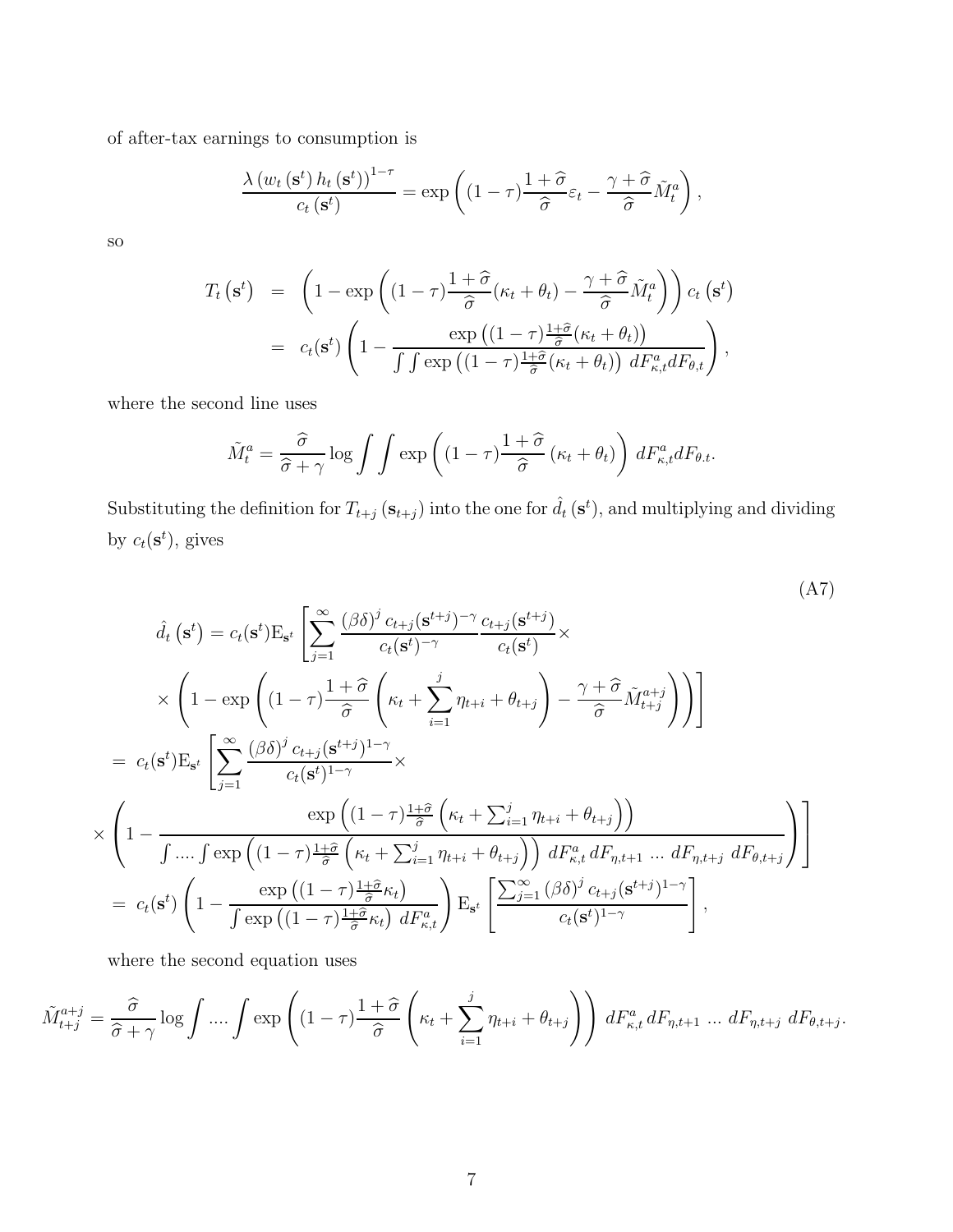Thus

$$
B_{t-1}((\omega_t, \eta_t, \theta_t); \mathbf{s}^{t-1})
$$
\n
$$
= \delta\left(\hat{d}_t\left(\mathbf{s}^t\right) + T_t\left(\mathbf{s}^t\right)\right)
$$
\n
$$
= \delta c_t(\mathbf{s}^t) \left(1 - \frac{\exp\left((1-\tau)\frac{1+\hat{\sigma}}{\hat{\sigma}}\kappa_t\right)}{\int \exp\left((1-\tau)\frac{1+\hat{\sigma}}{\hat{\sigma}}\kappa_t\right) dF_{\kappa,t}^a}\right) \mathbf{E}_{\mathbf{s}^t} \left[\sum_{j=1}^{\infty} \frac{(\beta\delta)^j c_{t+j}(\mathbf{s}^{t+j})^{1-\gamma}}{c_t(\mathbf{s}^t)^{1-\gamma}}\right]
$$
\n
$$
+ \delta c_t(\mathbf{s}^t) \left(1 - \frac{\exp\left((1-\tau)\frac{1+\hat{\sigma}}{\hat{\sigma}}(\kappa_t + \theta_t)\right)}{\int \exp\left((1-\tau)\frac{1+\hat{\sigma}}{\hat{\sigma}}(\kappa_t + \theta_t)\right) dF_{\kappa,t}^a dF_{\theta,t}}\right).
$$
\n(A8)

Substituting eq. (A7) and eq. (A3) into eq. (A6) gives

$$
\beta c_t \left( \mathbf{s}^t \right)^{\gamma} E_{\mathbf{s}^t} \left[ c_{t+1} (\mathbf{s}^t, \mathbf{s}_{t+1})^{-\gamma} B_t \left( \mathbf{s}_{t+1}; \mathbf{s}^t \right) \right]
$$
\n
$$
= c_t \left( \mathbf{s}^t \right) \left( 1 - \frac{\exp \left( (1 - \tau) \frac{1 + \hat{\sigma}}{\hat{\sigma}} \kappa_t \right)}{\int \exp \left( (1 - \tau) \frac{1 + \hat{\sigma}}{\hat{\sigma}} \kappa_t \right) dF_{\kappa, t}^a} \right) E_{\mathbf{s}^t} \left[ \sum_{j=1}^{\infty} \frac{ (\beta \delta)^j c_{t+j} (\mathbf{s}^{t+j})^{1-\gamma}}{c_t (\mathbf{s}^t)^{1-\gamma}} \right].
$$
\n(A9)

Let  $LHS(\mathbf{s}^t)$  denote the left-hand side of eq. (A9), substitute in eq. (A8) and simplify

$$
LHS(\mathbf{s}^{t}) = \beta c_{t} (\mathbf{s}^{t})^{\gamma} \mathbf{E}_{\mathbf{s}^{t}} \left[ c_{t+1} (\mathbf{s}^{t}, \mathbf{s}_{t+1})^{-\gamma} \delta c_{t+1} (\mathbf{s}^{t+1}) \times \right] \times \left\{ \left( 1 - \frac{\exp \left( (1 - \tau) \frac{1 + \widehat{\sigma}}{\widehat{\sigma}} \kappa_{t+1} \right)}{\int \exp \left( (1 - \tau) \frac{1 + \widehat{\sigma}}{\widehat{\sigma}} \kappa_{t+1} \right) dF_{\kappa, t+1}^{a+1}} \right) \mathbf{E}_{\mathbf{s}^{t+1}} \left[ \sum_{j=1}^{\infty} \frac{(\beta \delta)^{j} c_{t+1+j} (\mathbf{s}^{t+1+j})^{1-\gamma}}{c_{t+1} (\mathbf{s}^{t+1})^{1-\gamma}} \right] + \left( 1 - \frac{\exp \left( (1 - \tau) \frac{1 + \widehat{\sigma}}{\widehat{\sigma}} (\kappa_{t+1} + \theta_{t+1}) \right)}{\int \exp \left( (1 - \tau) \frac{1 + \widehat{\sigma}}{\widehat{\sigma}} (\kappa_{t+1} + \theta_{t+1}) \right) dF_{\kappa, t+1}^{a+1} dF_{\theta, t+1}} \right) \} \right\}
$$

$$
= \beta \delta c_t (\mathbf{s}^t)^{\gamma} \mathbf{E}_{\mathbf{s}^t} \left[ c_{t+1} (\mathbf{s}^t, \mathbf{s}_{t+1})^{1-\gamma} \times \right.
$$
  
\n
$$
\times \left\{ \left( 1 - \frac{\exp((1-\tau)\frac{1+\hat{\sigma}}{\hat{\sigma}} \kappa_t)}{\int \exp((1-\tau)\frac{1+\hat{\sigma}}{\hat{\sigma}} \kappa_t)} dF_{\kappa,t}^a} \right) \mathbf{E}_{\mathbf{s}^{t+1}} \left[ \sum_{j=1}^{\infty} \frac{(\beta \delta)^j c_{t+1+j} (\mathbf{s}^{t+1+j})^{1-\gamma}}{c_{t+1} (\mathbf{s}^{t+1})^{1-\gamma}} \right] + \right.
$$
  
\n
$$
+ \left( 1 - \frac{\exp((1-\tau)\frac{1+\hat{\sigma}}{\hat{\sigma}} \kappa_t)}{\int \exp((1-\tau)\frac{1+\hat{\sigma}}{\hat{\sigma}} \kappa_t)} dF_{\kappa,t}^a} \right) \right\}
$$
  
\n
$$
= \beta \delta c_t (\mathbf{s}^t)^{\gamma} \left( 1 - \frac{\exp((1-\tau)\frac{1+\hat{\sigma}}{\hat{\sigma}} \kappa_t)}{\int \exp((1-\tau)\frac{1+\hat{\sigma}}{\hat{\sigma}} \kappa_t)} dF_{\kappa,t}^a} \right) \mathbf{E}_{\mathbf{s}^t} \left[ \mathbf{E}_{\mathbf{s}^{t+1}} \left[ \sum_{k=1}^{\infty} (\beta \delta)^{k-1} c_{t+k} (\mathbf{s}^{t+k})^{1-\gamma} \right] \right]
$$
  
\n
$$
= c_t (\mathbf{s}^t) \left( 1 - \frac{\exp((1-\tau)\frac{1+\hat{\sigma}}{\hat{\sigma}} \kappa_t)}{\int \exp((1-\tau)\frac{1+\hat{\sigma}}{\hat{\sigma}} \kappa_t)} dF_{\kappa,t}^a} \right) \mathbf{E}_{\mathbf{s}^t} \left[ \sum_{k=1}^{\infty} (\beta \delta)^k \frac{c_{t+k} (\mathbf{s}^{t+k})^{1-\gamma}}{c_t (\mathbf{s}^t)^{1-\gamma}} \right],
$$

which is the same as the right-hand side of eq. (A9). We conclude that the budget constraint is satisfied when state-contingent bond purchases are given by eq. (A8).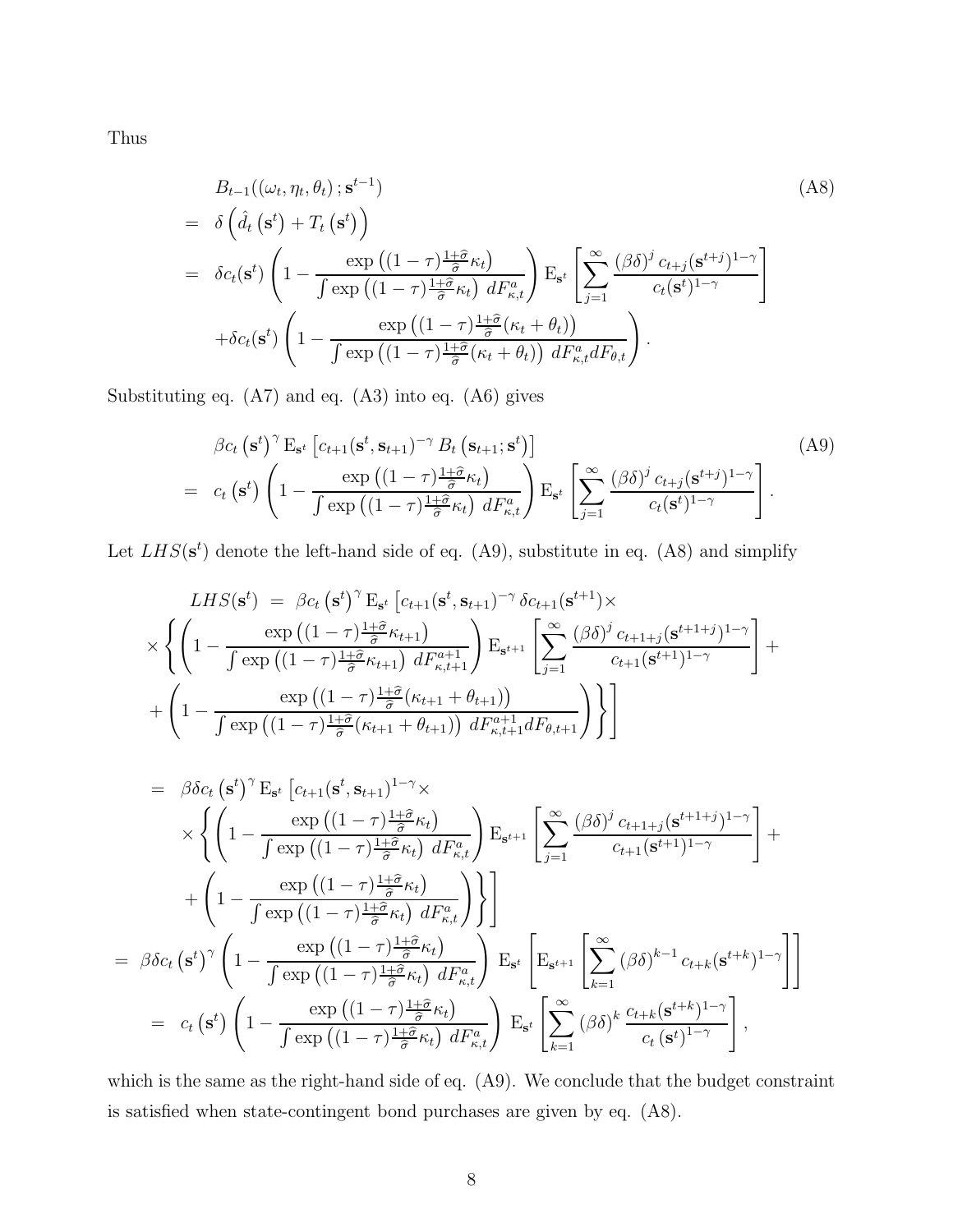### B Household Models

We begin with the household model of Section 3 where household composition is insurable (an abbreviated version is contained in Appendix 2). Next, we present the alternative model, also briefly discussed in Section 3, where demographics are uninsurable.

#### B.1 The household model of Section 3

Suppose that utility for individual i in a household of g adult workers ("g" for "grownups") and  $k$  children (" $k$ " for kids) is given by

$$
u(c, h_i, g, k) = \frac{1}{1 - \gamma} \left( \frac{c}{e(g, k)} \right)^{1 - \gamma} - \frac{\exp(\varphi)}{1 + \sigma} h_i^{1 + \sigma},
$$

where c is household consumption and  $h_i$  is i's hours worked. The equivalence scale is given by e and satisfies  $e_g \in (0, 1]$ ,  $e_{gg} < 0$ ,  $e_k \in (0, 1]$ , and  $e(1, 0) = 1$  for all  $g \ge 1$  and  $k \ge 0$ . Assume that the household utility function attaches equal weights to all adults (and no weight to the children), so total utility is given by

$$
U = \sum_{i=1}^{g} u(c, h_i, g) = \frac{g}{1-\gamma} \left(\frac{c}{e(g, k)}\right)^{1-\gamma} - \sum_{i=1}^{g} \left(\frac{\exp\left(\varphi\right)}{1+\sigma} h_i^{1+\sigma}\right)
$$
(B1)

As in Section A of this Online Appendix, let  $\mathbf{x}_t = (a, \varphi, \alpha_t)$  denote the island-level components of the individual state. Each island-level planner can insure realizations of  $\varepsilon_t, g$ , and k. The planner's problem is to choose functions  $c_t(\mathbf{x}_t, g, k)$ ,  $h_{it}(\mathbf{x}_t, \varepsilon_t, g, k)$  for  $i = 1, ..., g$ to solve

$$
\max_{\{c_t, h_{it}\}} \int \left[ \frac{g}{1 - \gamma} \left( \frac{c_t(\mathbf{x}_t, g, k)}{e(g, k)} \right)^{1 - \gamma} - \sum_{i=1}^g \int \frac{\exp((\gamma + \sigma)\varphi)}{1 + \sigma} h_{it}(\mathbf{x}_t, \varepsilon_t, g, k)^{1 + \sigma} dF_{\varepsilon t}^a \right] dF_t(g, k)
$$

subject to the after-tax resource constraint

$$
\int \left[ \sum_{i=1}^{g} \int \lambda \left[ \exp \left( \alpha_t + \varepsilon_{it} \right) h_{it} \left( \mathbf{x}_t, \varepsilon_t, g, k \right) \right]^{1-\tau} dF_{\varepsilon t}^a - c_t(\mathbf{x}_t, g, k) \right] dF_t(g, k) = 0,
$$

where the objective function and the constraint recognize that there is a nondegenerate within-island distribution  $F_t(g, k)$  of household workers and children. Moreover, in light of the result of Section A of this Online Appendix, we have imposed that consumption is independent of  $\varepsilon_t$ .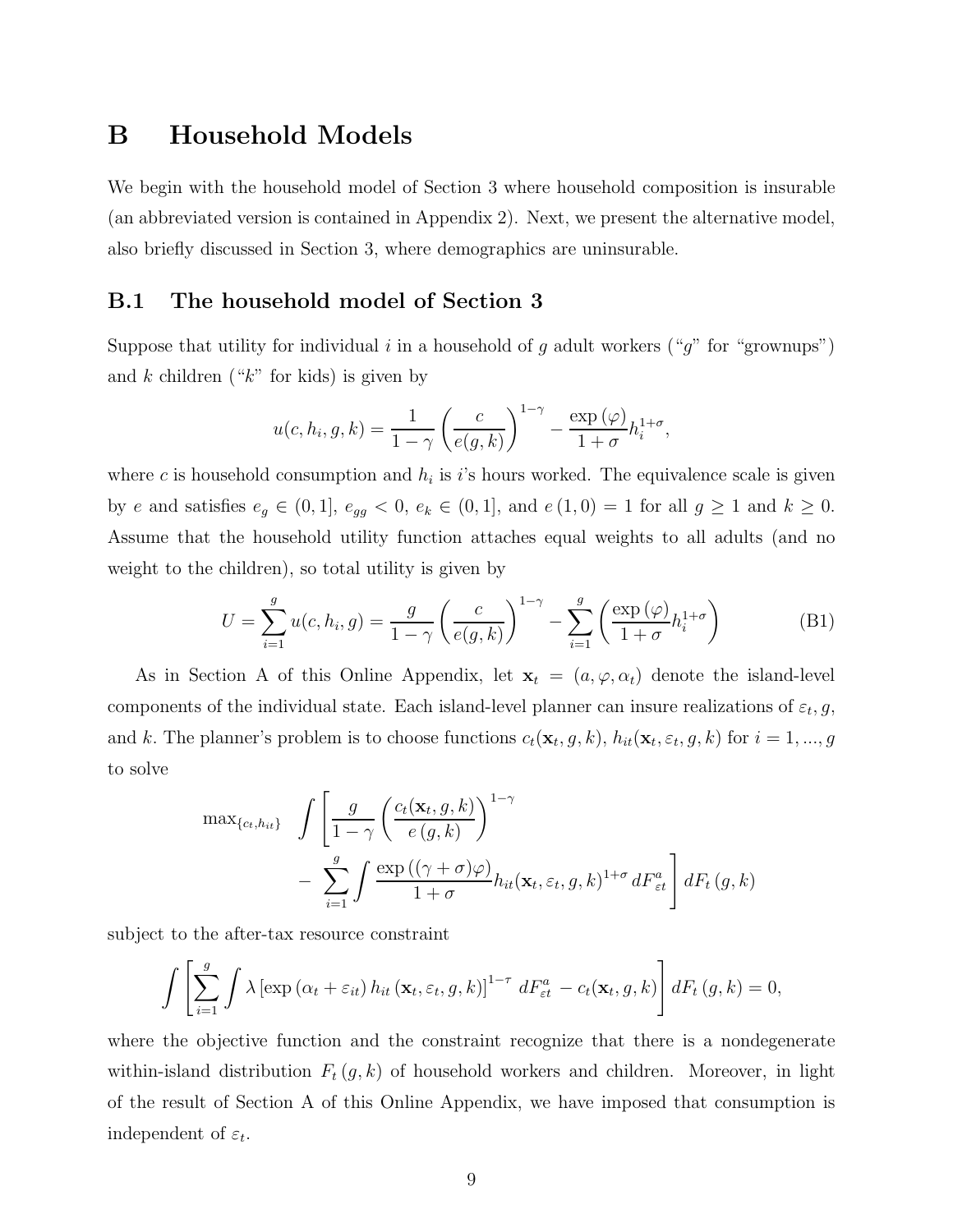The first-order conditions with respect to  $c_t(\mathbf{x}_t, g, k)$  and  $h_{it}(\mathbf{x}_t, \varepsilon_t, g, k)$  are, respectively,

$$
ge(g,k)^{\gamma-1} c_t(\mathbf{x}_t,g,k)^{-\gamma} = \chi_t
$$
\n(B2)

$$
\exp\left(\varphi\right)h_{it}(\mathbf{x}_t, \varepsilon_t, g, k)^{\sigma+\tau} = \chi_t \lambda \left(1-\tau\right) \exp\left(\left(1-\tau\right) \alpha_t\right) \exp\left(\left(1-\tau\right) \varepsilon_t\right), \quad \text{(B3)}
$$

where  $\chi_t$  is the multiplier on the date t island-level resource constraint.

Let  $c_t(\mathbf{x}_t, 1, 0)$  denote household consumption for a one-person household. Then equation (B2) implies

$$
c_t(\mathbf{x}_t,g,k) = c_t(\mathbf{x}_t,1,0) \left(\frac{g}{e(g,k)^{1-\gamma}}\right)^{\frac{1}{\gamma}}.
$$

Combining the two first-order conditions (B2)-(B3) gives

$$
h_{it}(\mathbf{x}_t, \varepsilon_t, g, k) = \left(\frac{gc_t(\mathbf{x}_t, g, k)^{-\gamma}}{e(g, k)^{1-\gamma}} \lambda (1-\tau) \exp\left(-\varphi + (1-\tau)\alpha_t + (1-\tau)\varepsilon_t\right)\right)^{\frac{1}{\sigma+\tau}}.
$$

Substitute in the consumption expression for the one-person households:

$$
h_{it} = \left[c_t(\mathbf{x}_t, 1, 0)^{-\gamma} \lambda (1-\tau) \exp\left(-\varphi + (1-\tau)\alpha_t + (1-\tau)\varepsilon_t\right)\right]^{\frac{1}{\sigma+\tau}},
$$

so individual hours are insensitive to household size.

Finally we can solve for  $c_t(\mathbf{x}_t, 1, 0)$  from the island resource constraint:

$$
0 = \int \left\{ \sum_{i=1}^{g} \int \lambda \left[ \exp \left( \alpha_t + \varepsilon_t \right) h_{it} \left( \mathbf{x}_t, \varepsilon_t, g, k \right) \right]^{1-\tau} dF_{\varepsilon t}^a - c_t(\mathbf{x}_t, g, k) \right\} dF_t(g, k)
$$
  
\n
$$
= \int \left\{ \sum_{i=1}^{g} \int \int \lambda \left[ \exp \left( \alpha_t + \kappa_{it} + \theta_{it} \right) c_t(\mathbf{x}_t, 1, 0)^{-\frac{\gamma}{\sigma + \tau}} (\lambda (1 - \tau))^{\frac{1}{\sigma + \tau}} \right] \times \exp \left( -\frac{\varphi}{\sigma + \tau} + \frac{1 - \tau}{\sigma + \tau} \alpha_t + \left( \frac{1 - \tau}{\sigma + \tau} \right) \varepsilon_t \right) \right\}^{1-\tau} dF_{\varepsilon t}^a
$$
  
\n
$$
-c_t(\mathbf{x}_t, 1, 0) \left( \frac{g}{e(g, k)^{1-\gamma}} \right)^{\frac{1}{\gamma}} \right\} dF_t(g, k).
$$

Collecting terms:

$$
c_t(\mathbf{x}_t, 1, 0)^{1 + (\frac{1-\tau}{\sigma + \tau})\gamma}
$$
\n
$$
= \bar{g} \exp\left(\frac{(1-\tau)(1+\sigma)}{\sigma + \tau}\alpha_t - \frac{1-\tau}{\sigma + \tau}\varphi\right) \times \int \exp\left(\frac{(1-\tau)(1+\sigma)}{\sigma + \tau}\varepsilon_t\right) dF_{\text{et}}^a
$$
\n
$$
\times (1-\tau)^{\frac{1-\tau}{\sigma + \tau}}(\lambda)^{\frac{1+\sigma}{\sigma + \tau}} \left(\int \left(\frac{g}{e(g, k)^{1-\gamma}}\right)^{\frac{1}{\gamma}} dF_t(g, k)\right)^{-1},
$$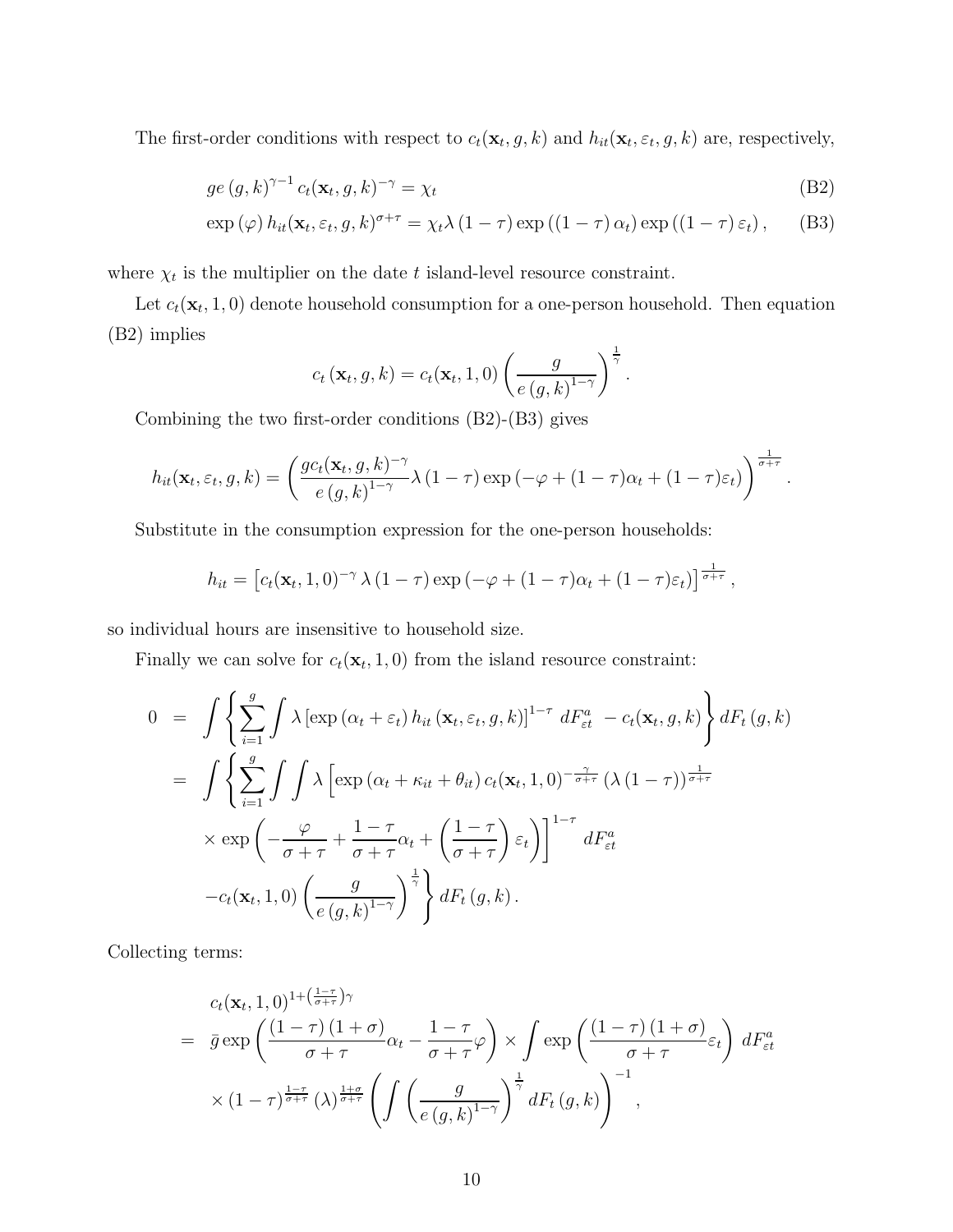where  $\bar{g} = \int g dF_t (g, k)$ . Substitute out for  $\hat{\sigma} = (\sigma + \tau) / (1 - \tau)$  and simplify the expression as:

$$
\log c_t(\mathbf{x}_t, 1, 0) = (1 - \tau) \frac{1 + \widehat{\sigma}}{\gamma + \widehat{\sigma}} \alpha_t - \frac{\varphi}{\gamma + \widehat{\sigma}} + \widetilde{C}_t^a,
$$

where the constant  $\tilde{C}_t^a$  is defined as

$$
\exp \tilde{C}_{t}^{a} = (\bar{g})^{\frac{\hat{\sigma}}{\gamma+\hat{\sigma}}} \left( \int \left( \frac{g}{e(g,k)^{1-\gamma}} \right)^{\frac{1}{\gamma}} dF_{t}(g,k) \right)^{-\frac{\hat{\sigma}}{\gamma+\hat{\sigma}}} (1-\tau)^{\frac{1}{\gamma+\hat{\sigma}}} (\lambda)^{\frac{1+\hat{\sigma}}{\gamma+\hat{\sigma}}} \times \left[ \int \exp \left( \frac{(1-\tau)(1+\sigma)}{\sigma+\tau} \varepsilon_{t} \right) dF_{\varepsilon t}^{a} \right]^{\frac{\hat{\sigma}}{\gamma+\hat{\sigma}}}.
$$

The implied allocations for household consumption and individual labor supply are then

$$
\log c_t^a(\mathbf{x}_t, g, k) = D(g, k) - (1 - \tau)\hat{\varphi} + (1 - \tau)\left(\frac{1 + \hat{\sigma}}{\hat{\sigma} + \gamma}\right)\alpha_t + \tilde{C}_t^a
$$

$$
\log h_{it}(\mathbf{x}_t, \varepsilon_t, g, k) = -\hat{\varphi} + \frac{(1 - \gamma)}{(\hat{\sigma} + \gamma)}\alpha_t + \frac{1}{\hat{\sigma}}\varepsilon_t + \tilde{H}_t^a,
$$

where  $\widehat{\varphi} = \varphi/\left(\left(1-\tau\right)\left(\widehat{\sigma} + \gamma\right)\right)$  is the rescaled preference weight,

$$
D(g,k) \equiv \log g + \frac{(1-\gamma)}{\gamma} \log \left(\frac{g}{e(g,k)}\right)
$$

and

$$
\tilde{H}_t^a = -\frac{\gamma}{\sigma + \tau} \tilde{C}_t^a + \frac{1}{\sigma + \tau} \log \left( \lambda \left( 1 - \tau \right) \right).
$$

Note that the individual hours allocation is independent of  $(g, k)$ , and the household consumption allocation is independent of  $\varepsilon_t$ .

#### B.2 Alternative household model with uninsurable demographics

Utility of a household with g adults and  $k$  children is still given by equation (B1). The island-level components of the individual state are now  $\mathbf{x}_t = (a, \varphi, \alpha_t, g, k)$ . The planner can insure only against realizations of  $\varepsilon_t$ . The planner chooses functions  $c_t(\mathbf{x}_t)$  and  $h_{it}(\mathbf{x}_t, \varepsilon_t)$ for  $i = 1, ..., g$  to solve

$$
\max_{c_t(\mathbf{x}_t), \{h_{it}(\mathbf{x}_t, \cdot)\}} \left\{ \frac{g}{1-\gamma} \left( \frac{c_t(\mathbf{x}_t)}{e(g,k)} \right)^{1-\gamma} - \sum_{i=1}^g \int \frac{\exp{(\varphi)}}{1+\sigma} h_{it}(\mathbf{x}_t, \varepsilon_t)^{1+\sigma} dF_{\varepsilon t}^a \right\}
$$

subject to the island-level after-tax resource constraint

$$
c_t(\mathbf{x}_t) - \sum_{i=1}^g \int \lambda \left[ \exp\left(\alpha_t + \varepsilon_t\right) h_{it}\left(\mathbf{x}_t, \varepsilon_t\right) \right]^{1-\tau} dF_{\varepsilon t}^a = 0,
$$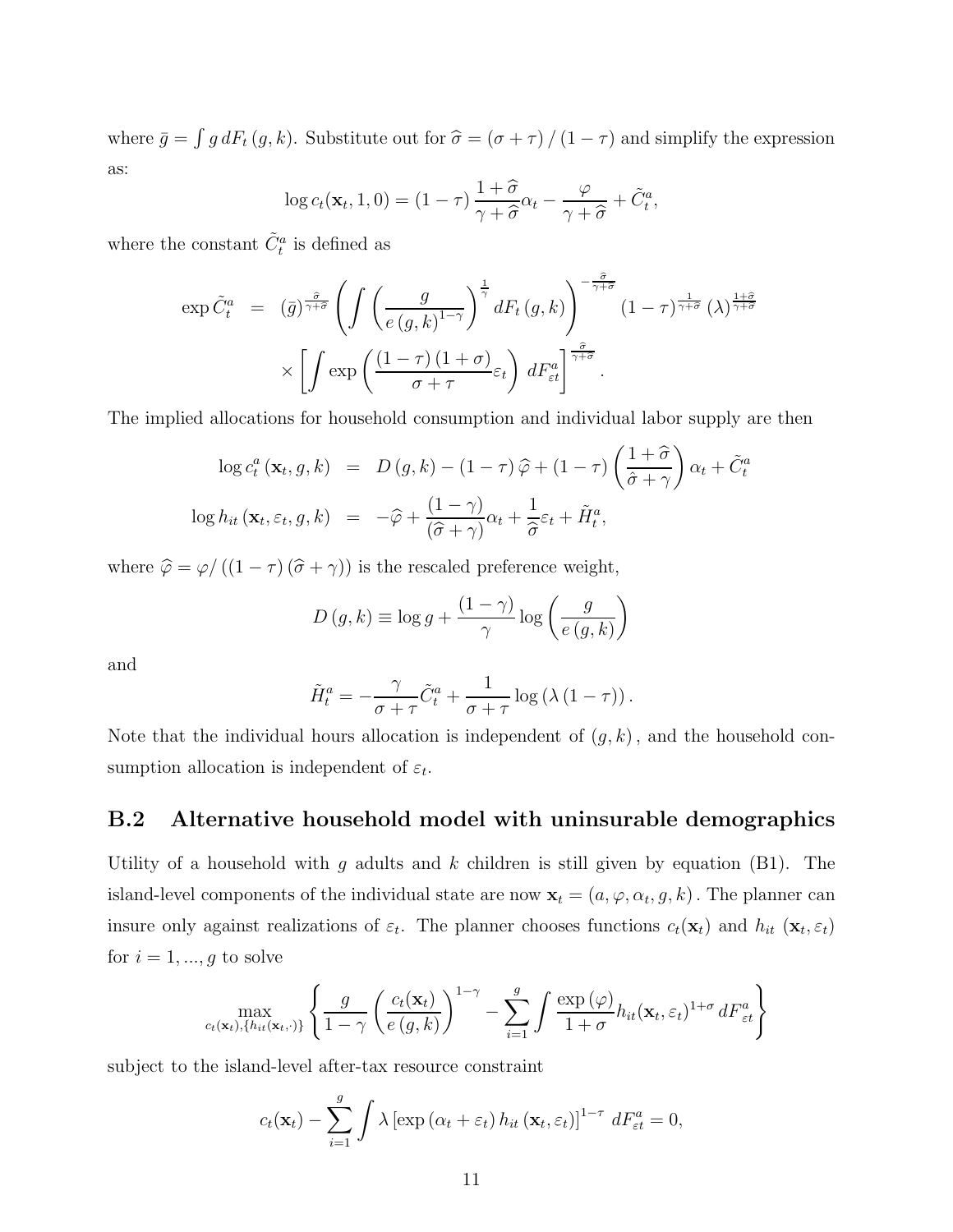where, in light of the result of Section A of this Online Appendix, we have imposed that consumption is independent of  $\varepsilon_t$ .

The first-order conditions with respect to  $c_t(\mathbf{x}_t)$  and  $h_{it}(\mathbf{x}_t, \varepsilon_t)$  are, respectively,

$$
\frac{g}{e(g,k)^{1-\gamma}}c_t(\mathbf{x}_t)^{-\gamma} = \chi_t
$$
  
\n
$$
\exp(\varphi) h_{it} (\mathbf{x}_t, \varepsilon_t)^{\sigma+\tau} = \chi_t \lambda (1-\tau) \exp((1-\tau) \alpha_t) \exp((1-\tau) \varepsilon_t).
$$

Combining the two conditions and simplifying terms yields the expression for individual hours

$$
h_{it}(\mathbf{x}_t, \varepsilon_t)
$$
\n
$$
= \left(\frac{g c_t(\mathbf{x}_t)^{-\gamma}}{e(g, k)^{1-\gamma}}\right)^{\frac{1}{\sigma+\tau}} \left(\lambda (1-\tau)\right)^{\frac{1}{\sigma+\tau}} \exp\left(-\frac{\varphi}{\sigma+\tau}+\frac{1-\tau}{\sigma+\tau}\alpha_t+\frac{1-\tau}{\sigma+\tau}\varepsilon_t\right)
$$
\n
$$
= g^{\frac{1}{\hat{\sigma}(1-\tau)}} e(g, k)^{\frac{\gamma-1}{\hat{\sigma}(1-\tau)}} \left(\lambda (1-\tau)\right)^{\frac{1}{\hat{\sigma}(1-\tau)}} \exp\left(\frac{1}{\hat{\sigma}}\left(\alpha_t + \varepsilon_t - \frac{\varphi}{1-\tau}\right)\right) c_t(\mathbf{x}_t)^{\frac{-\gamma}{\hat{\sigma}(1-\tau)}}
$$
\n(B4)

and the expression for household consumption

$$
c_t(\mathbf{x}_t) = \sum_{i\in I}^g \int \lambda \left[ \exp\left(\alpha_t + \varepsilon_t\right) h_{it}\left(\mathbf{x}_t, \varepsilon_t\right) \right]^{1-\tau} dF_{\varepsilon t}^a
$$
  
\n
$$
= g \exp\left(\left(1-\tau\right)\alpha_t\right) \int \lambda \exp\left(\left(1-\tau\right)\varepsilon_t\right) h_{it}\left(\mathbf{x}_t, \varepsilon_t\right)^{1-\tau} dF_{\varepsilon t}^a
$$
  
\n
$$
= (g)^{1+\frac{1-\tau}{\sigma+\tau}} e(g, k)^{(\gamma-1)\frac{1-\tau}{\sigma+\tau}} c_t\left(\mathbf{x}_t\right)^{-\frac{\gamma(1-\tau)}{\sigma+\tau}} \exp\left(\frac{\left(1-\tau\right)\left(1+\sigma\right)}{\sigma+\tau}\alpha_t - \frac{1-\tau}{\sigma+\tau}\varphi\right)
$$
  
\n
$$
\times \left(1-\tau\right)^{\frac{1-\tau}{\sigma+\tau}} \lambda^{\frac{1+\sigma}{\sigma+\tau}} \int \exp\left(\frac{\left(1-\tau\right)\left(1+\sigma\right)}{\sigma+\tau}\varepsilon_t\right) dF_{\varepsilon t}^a
$$

Taking logs:

$$
\left(1+\gamma\frac{1-\tau}{\sigma+\tau}\right)\log c_t(\mathbf{x}_t)
$$
\n
$$
= \left(1+\frac{1-\tau}{\sigma+\tau}\right)\log g + (\gamma-1)\frac{1-\tau}{\sigma+\tau}\log e(g,k) + \frac{(1-\tau)(1+\sigma)}{\sigma+\tau}\alpha_t - \frac{1-\tau}{\sigma+\tau}\varphi
$$
\n
$$
+\frac{1-\tau}{\sigma+\tau}\log(1-\tau) + \log\frac{1+\sigma}{\sigma+\tau}\lambda + \log\int \exp\left(\frac{(1-\tau)(1+\sigma)}{\sigma+\tau}\varepsilon_t\right)dF_{\varepsilon t}^a
$$

and rearranging

$$
\log c_t(\mathbf{x}_t) = \frac{\frac{\sigma + \tau}{1 - \tau}}{\frac{\sigma + \tau}{1 - \tau} + \gamma} \log g + \frac{1}{\frac{\sigma + \tau}{1 - \tau} + \gamma} \log g - \frac{1 - \gamma}{\frac{\sigma + \tau}{1 - \tau} + \gamma} \log e(g, k) + \frac{1 + \sigma}{\frac{\sigma + \tau}{1 - \tau} + \gamma} \alpha_t
$$

$$
-\frac{\varphi}{\frac{\sigma + \tau}{1 - \tau} + \gamma} + \frac{1}{\frac{\sigma + \tau}{1 - \tau} + \gamma} \log (1 - \tau) + \frac{\frac{1 + \sigma}{1 - \tau}}{\frac{\sigma + \tau}{1 - \tau} + \gamma} \log \lambda
$$

$$
+\frac{\frac{\sigma + \tau}{1 - \tau}}{\frac{\sigma + \tau}{1 - \tau} + \gamma} \log \int \exp \left(\frac{(1 - \tau)(1 + \sigma)}{\sigma + \tau} \varepsilon_t\right) dF_{\varepsilon t}^a.
$$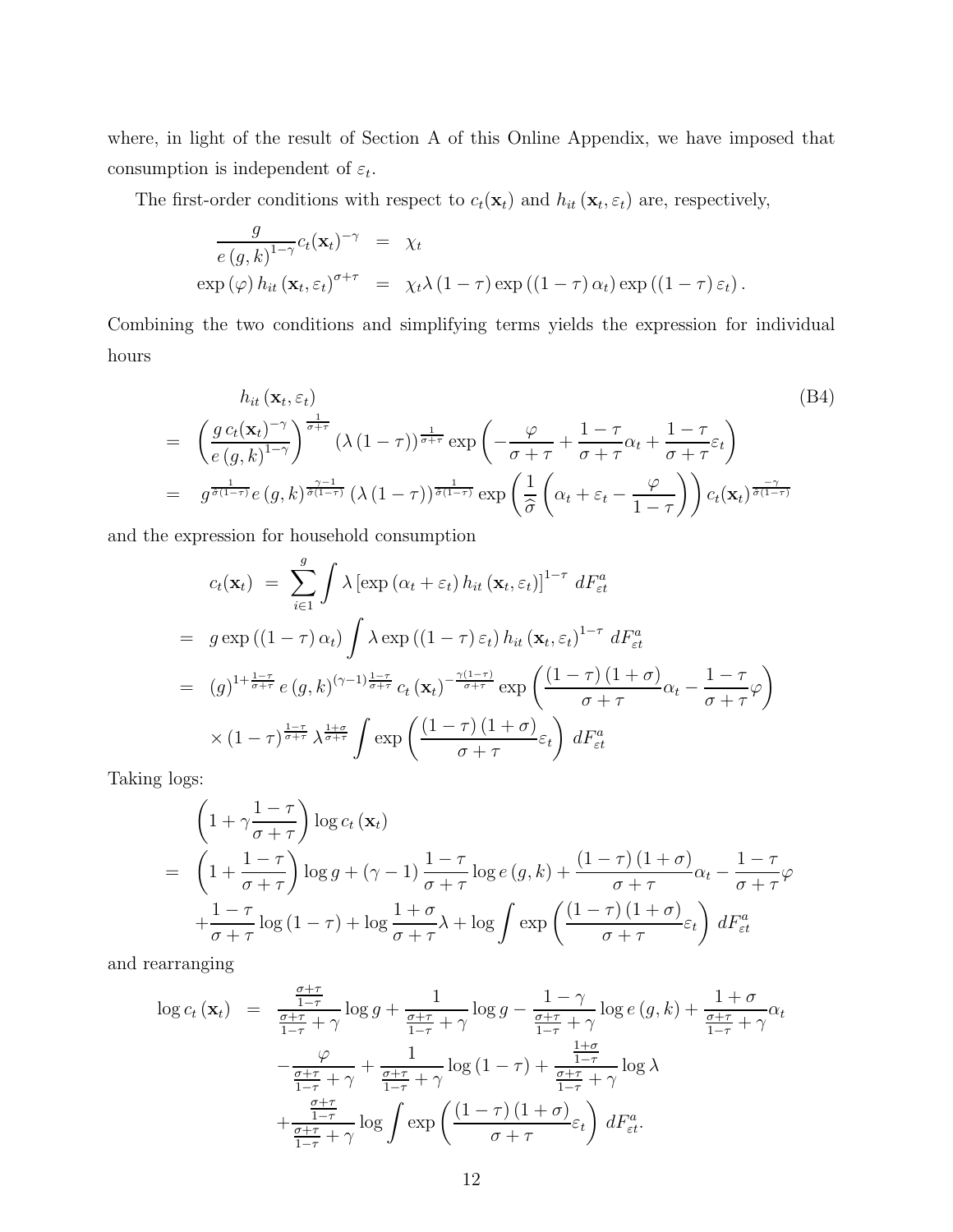Using the  $\hat{\sigma} = (\sigma + \tau) / (1 - \tau)$  notation:

$$
\log c_t(\mathbf{x}_t) = \frac{1+\hat{\sigma}}{\hat{\sigma}+\gamma} \log g - \frac{1-\gamma}{\hat{\sigma}+\gamma} \log e\left(g,k\right) + \frac{\left(1-\tau\right)\left(1+\hat{\sigma}\right)}{\hat{\sigma}+\gamma} \alpha_t - \frac{\varphi}{\hat{\sigma}+\gamma} + \tilde{C}_t^a,\tag{B5}
$$

where  $\tilde{C}_t^a$  is defined as

$$
\tilde{C}_t^a \equiv \frac{1}{\hat{\sigma} + \gamma} \left[ \log \left( 1 - \tau \right) + \left( 1 + \hat{\sigma} \right) \log \lambda + \hat{\sigma} \log \int \exp \left( \frac{\left( 1 - \tau \right) \left( 1 + \hat{\sigma} \right)}{\hat{\sigma}} \varepsilon_t \right) dF_{\varepsilon t}^a \right].
$$

Now substitute the expression for  $c_t(\mathbf{x}_t)$  of eq. (B5) into eq. (B4) to derive an expression for  $h_{it}(\mathbf{x}_t, \varepsilon_t)$ ,

$$
\log h_{it}(\mathbf{x}_t, \varepsilon_t) = \frac{1}{1 - \tau} \frac{1}{\hat{\sigma}} \log g + \frac{\gamma - 1}{1 - \tau} \frac{1}{\hat{\sigma}} \log e(g, k) - \frac{1}{\hat{\sigma}} \frac{\varphi}{1 - \tau} + \frac{1}{\hat{\sigma}} \alpha_t
$$
  
+ 
$$
\frac{1}{\hat{\sigma}} \varepsilon_t + \frac{1}{\hat{\sigma}} \frac{1}{1 - \tau} \log (\lambda (1 - \tau)) - \frac{1}{\hat{\sigma}} \frac{\gamma}{1 - \tau} \log c_t (\mathbf{x}_t)
$$
  
= 
$$
\frac{1}{1 - \tau} \frac{1 - \gamma}{\hat{\sigma} + \gamma} (\log g - \log e(g, k)) + \frac{1}{\hat{\sigma}} \varepsilon_t + \frac{1 - \gamma}{\hat{\sigma} + \gamma} \alpha_t - \frac{1}{\hat{\sigma} + \gamma} \frac{\varphi}{1 - \tau} + \tilde{H}_t^a,
$$

where

$$
\tilde{H}_t^a \equiv -\frac{1}{\hat{\sigma}} \frac{1}{1-\tau} \log \left( \lambda \left( 1-\tau \right) \right) - \frac{1}{\hat{\sigma}} \frac{\gamma}{1-\tau} \tilde{C}_t^a.
$$

We conclude that household consumption and individual hours are given by

$$
\log c_t(\mathbf{x}_t) = D^c(g, k) - (1 - \tau)\hat{\varphi} + (1 - \tau)\frac{1 + \hat{\sigma}}{\hat{\sigma} + \gamma}\alpha_t + \tilde{C}_t^a
$$
  

$$
\log h_{it}(\mathbf{x}_t, \varepsilon_t) = D^h(g, k) - \hat{\varphi} + \frac{1 - \gamma}{\hat{\sigma} + \gamma}\alpha_t + \frac{\varepsilon_t}{\hat{\sigma}} + \tilde{H}_t^a, \ i = 1, ..., g
$$

where  $\hat{\varphi} = \varphi/( (1 - \tau) (\hat{\sigma} + \gamma))$  is the rescaled preference weight, and the equivalization dummies  $D^{c}(g, k)$  and  $D^{h}(g, k)$  are given by

$$
D^{c}(g,k) = \frac{1+\widehat{\sigma}}{\widehat{\sigma}+\gamma} \log g - \frac{1-\gamma}{\widehat{\sigma}+\gamma} \log e(g,k)
$$
  

$$
D^{h}(g,k) = \frac{1}{1-\tau} \frac{1-\gamma}{\widehat{\sigma}+\gamma} [\log g - \log e(g,k)].
$$

To sum up, in this case both household consumption and individual hours depend in general on the vector of household type  $(g, k)$ . In the special case  $\gamma = 1$  hours are again independent of  $(g, k)$  and consumption is proportional to the number of adults g.

### C Identification

This appendix contains proofs of Propositions 3 and a new Corollary 3.1 that extends Proposition 3 to allow for biannual panel data. Finally, this appendix also contains the additional identification assumptions made in the estimation of the model (see Section 4.3).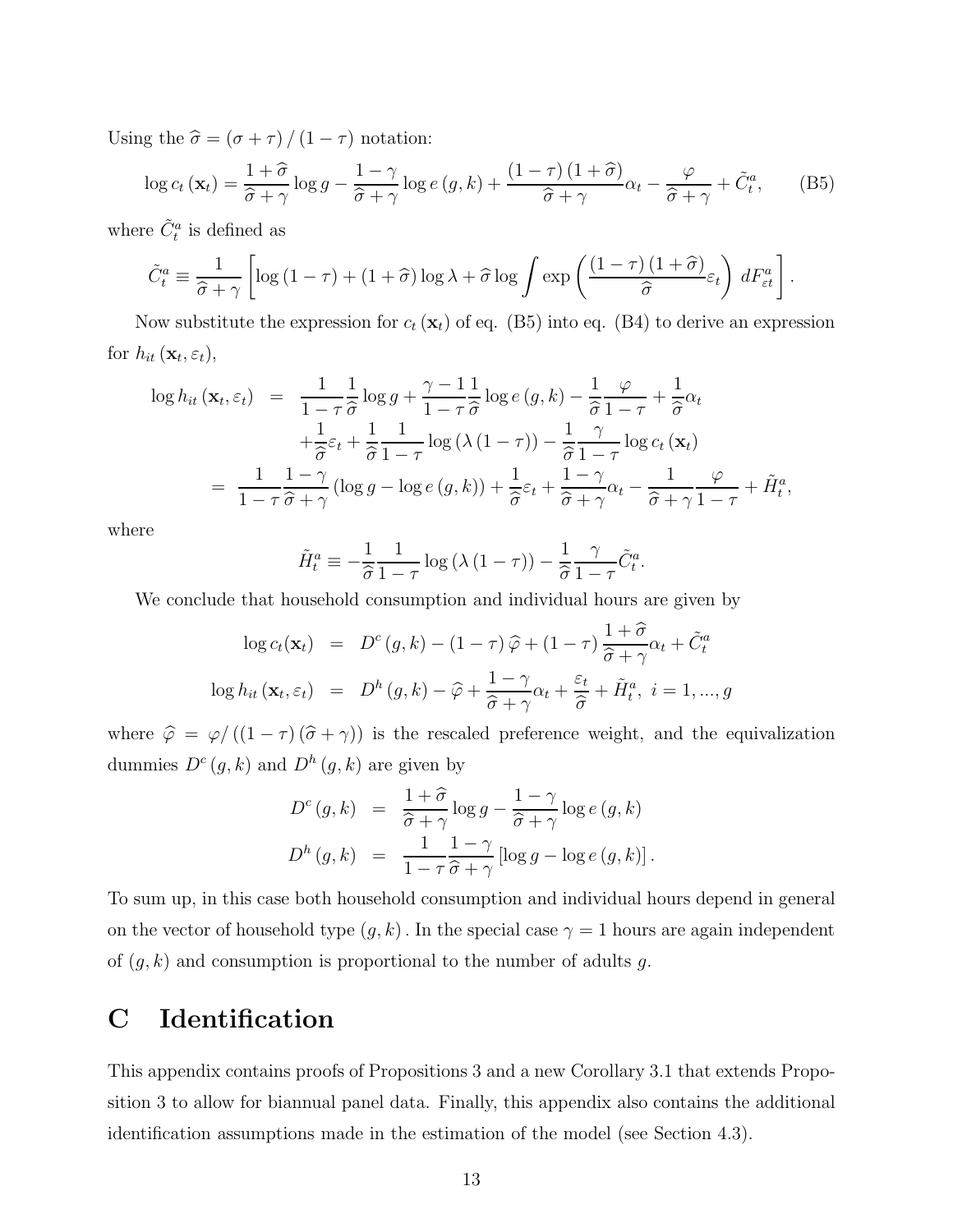#### C.1 Proof of Proposition 3

Proposition 3 [identification with no consumption data] *With an unbalanced panel on wages and hours from*  $t = 1, ..., T$ , and an external estimate of measurement error in *earnings*  $v_{\mu y}$ *, the same parameters as in Proposition 2 are identified.* 

PROOF The proof is organized in three sequential steps:

- 1. Given foreknowledge of  $v_{\mu y}$ , we identify  $\hat{\sigma}$ ,  $v_{\mu h}$ , and the sequence  ${v_{\theta,t}}_{t=1}^{T-1}$  off moments involving (co-)variance of changes minus changes in (co-)variances:
	- (a) The Frisch elasticity  $1/\hat{\sigma}$  is identified by  $1/\hat{\sigma}$  equal to

$$
\frac{cov_t^a(\Delta\log\hat{w},\Delta\log\hat{h})+var_t^a(\Delta\log\hat{h})-\Delta cov_t^a(\log\hat{w},\log\hat{h})-\Delta var_t^a(\log\hat{h})}{cov_t^a(\Delta\log\hat{w},\Delta\log\hat{h})+var_t^a(\Delta\log\hat{w})-\Delta cov_t^a(\log\hat{w},\log\hat{h})-\Delta var_t^a(\log\hat{w})-2v_{\mu y}}.
$$

This expression can equivalently be formulated as

$$
\frac{1}{\hat{\sigma}} = \frac{cov_t^a(\Delta \log \hat{y}, \Delta \log \hat{h}) - \Delta cov_t^a(\log \hat{y}, \log \hat{h})}{cov_t^a(\Delta \log \hat{y}, \Delta \log \hat{w}) - \Delta cov_t^a(\log \hat{y}, \log \hat{w}) - 2v_{\mu y}}.
$$

(b) The sequence  $\{v_{\theta,t}\}_{t=1}^{T-1}$  is then identified by panel data available from  $t = 2, ..., T$ :

$$
cov_t^a(\Delta \log \hat{w}, \Delta \log \hat{h}) + var_t^a(\Delta \log \hat{h}) - \Delta cov_t^a(\log \hat{w}, \log \hat{h}) - \Delta var_t^a(\log \hat{h})
$$
  
= 
$$
2\frac{(1+\hat{\sigma})}{\hat{\sigma}^2}v_{\theta, t-1}.
$$

(c) Measurement error in hours is then identified from e.g.

$$
var_t^a \left( \Delta \log \hat{h} \right) - \Delta var_t^a \left( \log \hat{h} \right) = \frac{2}{\hat{\sigma}^2} v_{\theta, t-1} + 2v_{\mu h}.
$$

- 2. The parameter  $\gamma$  and the two sets of parameters  $\{v_{\eta t}\}_{t=2}^T$  and  $\{v_{\omega t}\}_{t=2}^T$  are then identified from within-cohort changes in the macro moments,  $\Delta var_t^a(\log \hat{w})$ ,  $\Delta var_t^a$  $\left(\log \hat{h}\right)$ , and  $\Delta cov_t^a$  $\left(\log \hat{w}, \log \hat{h}\right)$ , all available from  $t = 2, ..., T$ . These parameters can be identified recursively as follows:
- 3. Combine (17)-(18) to get

$$
\frac{\left(\Delta cov_t^a\left(\log \hat{w}, \log \hat{h}\right) - \frac{1}{\hat{\sigma}}\left(v_{\eta t} + \Delta v_{\theta t}\right)\right)^2}{\left(\Delta var_t^a\left(\log \hat{h}\right) - \frac{1}{\hat{\sigma}^2}\left(v_{\eta t} + \Delta v_{\theta t}\right)\right)} = \frac{\left(\frac{1-\gamma}{\hat{\sigma}+\gamma}\right)^2 \left(v_{\omega t}\right)^2}{\left(\frac{1-\gamma}{\hat{\sigma}+\gamma}\right)^2 v_{\omega t}} = v_{\omega t}
$$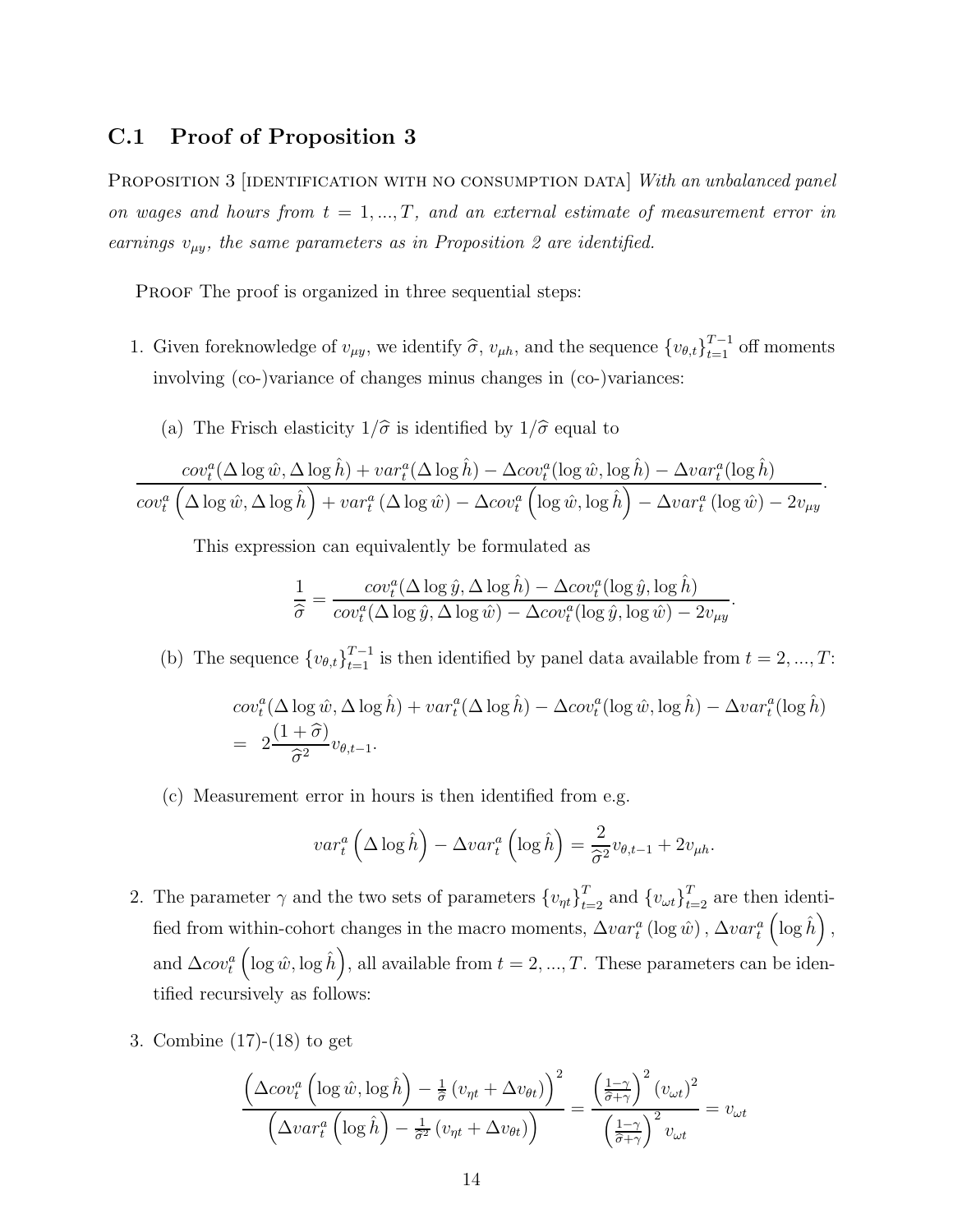Combine this with (16) to get an equation in  $(v_{\eta t} + \Delta v_{\theta t})$ ,

$$
\frac{\left(\Delta cov_t^a\left(\log \hat{w}, \log \hat{h}\right) - \frac{1}{\hat{\sigma}}\left(v_{\eta t} + \Delta v_{\theta t}\right)\right)^2}{\left(\Delta var_t^a\left(\log \hat{h}\right) - \frac{1}{\hat{\sigma}^2}\left(v_{\eta t} + \Delta v_{\theta t}\right)\right)} = \Delta var_t^a\left(\log \hat{w}\right) - \left(v_{\eta t} + \Delta v_{\theta t}\right).
$$

Therefore, each element of the sequence  $\{v_{\eta t} + \Delta v_{\theta t}\}_{t=2}^T$  is identified by<sup>4</sup>

$$
(v_{\eta t} + \Delta v_{\theta t}) = \frac{\left(\Delta cov_t^a \left(\log \hat{w}, \log \hat{h}\right)\right)^2 - \Delta var_t^a \left(\log \hat{w}\right) \cdot \Delta var_t^a \left(\log \hat{h}\right)}{\Delta cov_t^a \left(\log \hat{w}, \log \hat{h}\right)} - \frac{\Delta var_t^a(\log \hat{w})}{\hat{\sigma}^2} - \Delta var_t^a \left(\log \hat{h}\right)},
$$

which, given  $\{v_{\theta,t}\}_{t=1}^{T-1}$ , pins down  $\{v_{\eta,t}\}_{t=2}^{T-1}$ .

(a) Given  $v_{\eta t} + \Delta v_{\theta t}$ , each element of the sequence  $\{v_{\omega t}\}_{t=2}^T$  is identified by (16),

$$
v_{\omega t} = \Delta v a r_t^a \left( \log \hat{w} \right) - \left( v_{\eta t} + \Delta v_{\theta t} \right).
$$

(b) Given  $v_{\eta t} + \Delta v_{\theta t}$  and  $v_{\omega t}$ , the risk aversion parameter  $\gamma$  is determined by (18) as the solution to the following equation:

$$
\frac{1-\gamma}{\widehat{\sigma}+\gamma} = \frac{\Delta cov_t^a\left(\log \widehat{w}, \log \widehat{h}\right)}{v_{\omega t}} - \frac{1}{\widehat{\sigma}} \frac{(v_{\eta t} + \Delta v_{\theta t})}{v_{\omega t}}.
$$

- 4. Given values for  $\gamma$ ,  $\hat{\sigma}$ ,  $\{v_{\theta t}\}_{t=1}^{T-1}$  and  $\{v_{\mu h}, v_{\mu y}\}$ , the following macro moments, available for all  $t = 1, ..., T$  and evaluated for the youngest age group, identify the sequence of cohort effects  $\{v_{\hat{\varphi}t}, v_{\alpha^0t}\}_{t=1}^T$ ,  $\{v_{\kappa^0t}\}_{t=2}^T$ , and  $(v_{\kappa^0T} + v_{\thetaT})$ . We do it in two steps
	- (a) First, the following two linearly independent macro moments, available for all  $t = 1, ..., T$  and evaluated for the youngest age group, identify the sequence of

$$
\left(\Delta cov_t^a \left(\log \hat{w}, \log \hat{h}\right) - \frac{1}{\hat{\sigma}} \left(v_{\eta t} + \Delta v_{\theta t}\right)\right)^2
$$
\n
$$
= \left(\Delta var_t^a \left(\log \hat{w}\right) - \left(v_{\eta t} + \Delta v_{\theta t}\right)\right) \left(\Delta var_t^a \left(\log \hat{h}\right) - \frac{1}{\hat{\sigma}^2} \left(v_{\eta t} + \Delta v_{\theta t}\right)\right)
$$
\n
$$
\left(\Delta cov_t^a \left(\log \hat{w}, \log \hat{h}\right)\right)^2 - \frac{\Delta cov_t^a \left(\log \hat{w}, \log \hat{h}\right)}{\hat{\sigma}} \left(v_{\eta t} + \Delta v_{\theta t}\right) + \frac{1}{\hat{\sigma}^2} \left(v_{\eta t} + \Delta v_{\theta t}\right)^2
$$
\n
$$
= \Delta var_t^a \left(\log \hat{w}\right) \cdot \Delta var_t^a \left(\log \hat{h}\right) - \frac{\Delta var_t^a \left(\log \hat{w}\right)}{\hat{\sigma}^2} \left(v_{\eta t} + \Delta v_{\theta t}\right)
$$
\n
$$
- \left(v_{\eta t} + \Delta v_{\theta t}\right) \cdot \Delta var_t^a \left(\log \hat{h}\right) + \frac{1}{\hat{\sigma}^2} \left(v_{\eta t} + \Delta v_{\theta t}\right)^2
$$

<sup>4</sup>To see this, note that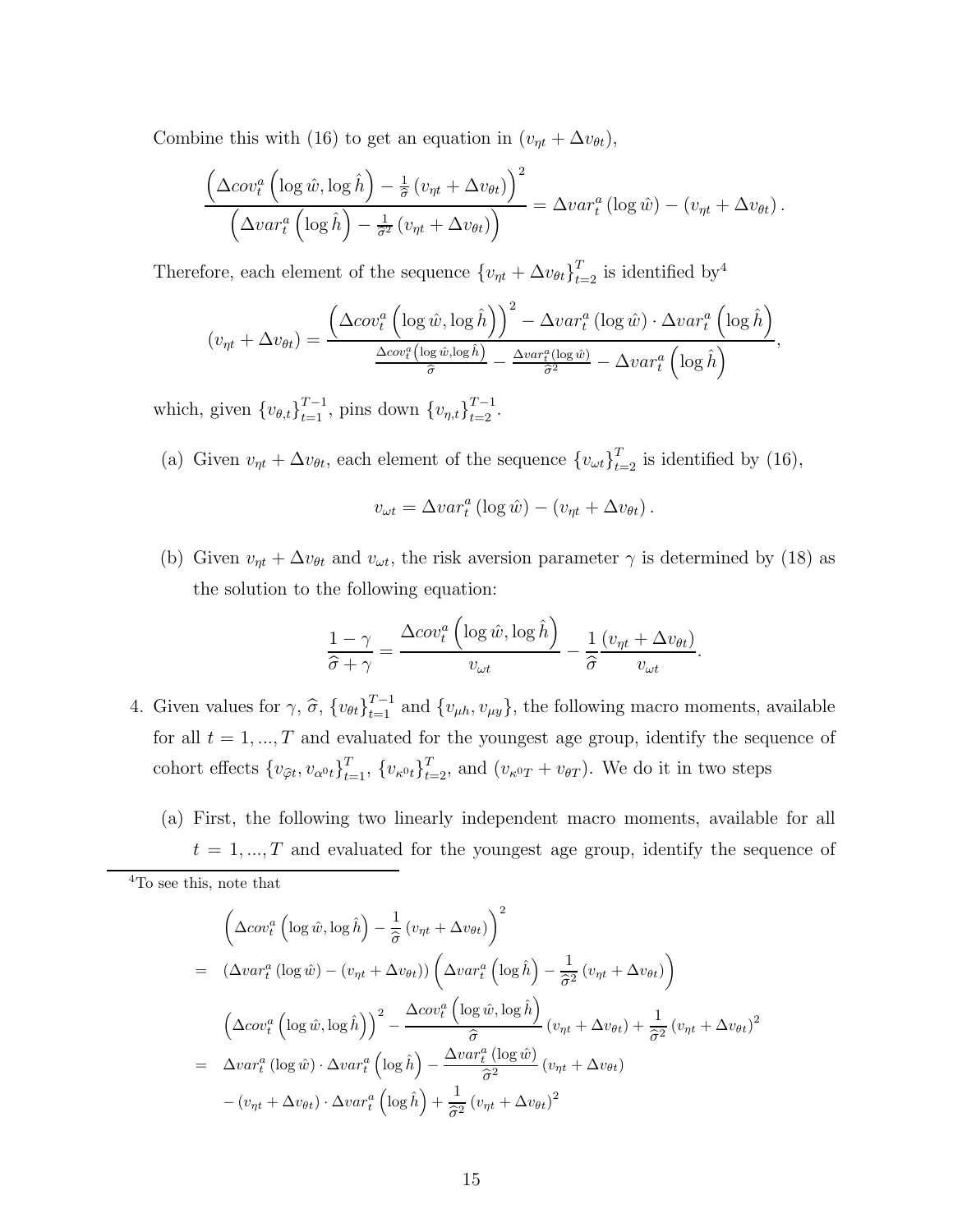cohort effects in insurable- and uninsurable initial wages,  ${v_{\alpha^0t}}_{t=1}^T$ ,  ${v_{\kappa^0t}}_{t=2}^T$ , and  $(v_{\kappa^0 T} + v_{\theta T}),$ 

$$
var_t^0 (\log \hat{w}) = v_{\alpha^0 t} + (v_{\kappa^0 t} + v_{\theta t}) + v_{\mu y} + v_{\mu h}
$$

$$
cov_t^0 (\log \hat{w}, \log \hat{h}) = \left(\frac{1-\gamma}{\hat{\sigma}+\gamma}\right) \cdot v_{\alpha^0 t} + \frac{1}{\hat{\sigma}} \left(v_{\kappa^0 t} + v_{\theta t}\right) - v_{\mu h}.
$$

(b) Finally, the following macro moments, available for all  $t = 1, ..., T$  and evaluated for the youngest age group, identify the sequence of cohort effects in preference heterogeneity,  $\{v_{\hat{\varphi}t}\}_{t=1}^T$ ,

$$
cov_t^0 \left( \log \hat{w}, \log \hat{h} \right) + var_t^0 \left( \log \hat{h} \right) = v_{\hat{\varphi}t} + \frac{\left( 1 - \gamma \right) \left( 1 + \hat{\sigma} \right)}{\left( \hat{\sigma} + \gamma \right)^2} v_{\alpha^0 t} + \frac{1 + \hat{\sigma}}{\hat{\sigma}^2} \left( v_{\kappa^0 t} + v_{\theta t} \right),
$$

since every other parameter in those three moments is already known. This concludes the proof.

#### C.2 Extending Proposition 3 to biannual data

It is possible to extend Proposition 3 to allow for biannual panel data towards the end of the sample, so the proposition can be applied directly to the PSID. This amounts to combining Proposition 3 with Corollary 2.2. We state this formally as the following corollary.

Corollary 3.1 [extending Proposition 3 to biannual panel data] *Suppose one has access to an unbalanced panel on wages and hours, but no data on consumption.* The panel data are available annually until year  $\hat{t}$  and biannually thereafter, i.e. *available for the years*  $t = 1, 2, ..., \hat{t}$  *and*  $t = \hat{t} + 2, \hat{t} + 4, ..., T - 2, T$ . *Suppose further that one has an exogenous estimate of measurement error in earnings,*  $v_{\mu y}$ . Then, one *can identify*  $\{\hat{\sigma}, \gamma, v_{\mu h}, v_{\mu c}\}\$ , the sequences  $\{v_{\hat{\varphi}t}\}_{t=1}^T$ ,  $\{v_{\omega t}, v_{\eta t}\}_{t=2}^{\hat{t}}$ ,  $\{v_{\theta t}, v_{\kappa^0 t}, v_{\alpha^0 t}\}_{t=1}^{\hat{t}}$ , and  ${v_{\theta t}, v_{\kappa^{0}t}, v_{\alpha^{0}t}, v_{\omega,t-1} + v_{\omega t}, v_{\eta,t-1} + v_{\eta t}} \text{ for } t = \hat{t} + 2, \hat{t} + 4, ..., T - 2, \text{ as well as the sums}$  $\{v_{\eta,T-1} + v_{\eta,T} + v_{\theta,T}\}\text{ and }\{v_{\kappa^0,T} + v_{\theta,T}\}.$ 

PROOF Start by following the proof of Proposition 3 for the years  $t = 1, 2, ..., \hat{t}$ . Consider then the time-varying parameters for the biannual sample, i.e., for  $t = \hat{t}, \hat{t}+2, \hat{t}+4, ..., T-2, T$ . These parameters are identified in five sequential steps.

1. Identify  $\{v_{\theta,t}\}$  for the biannual years  $t = \hat{t}, \hat{t} + 2, \hat{t} + 4, ..., T - 2$ , as well as  $v_{\eta\hat{t}}$  and  $v_{\kappa^0\hat{t}}$ , by combining the following moments,

$$
var_t^a \left(\Delta^2 \log \hat{w}\right) - \Delta^2 var_t^a \left(\log \hat{w}\right) = 2v_{\theta, t-2} + 2\left(v_{\mu y} + v_{\mu h}\right).
$$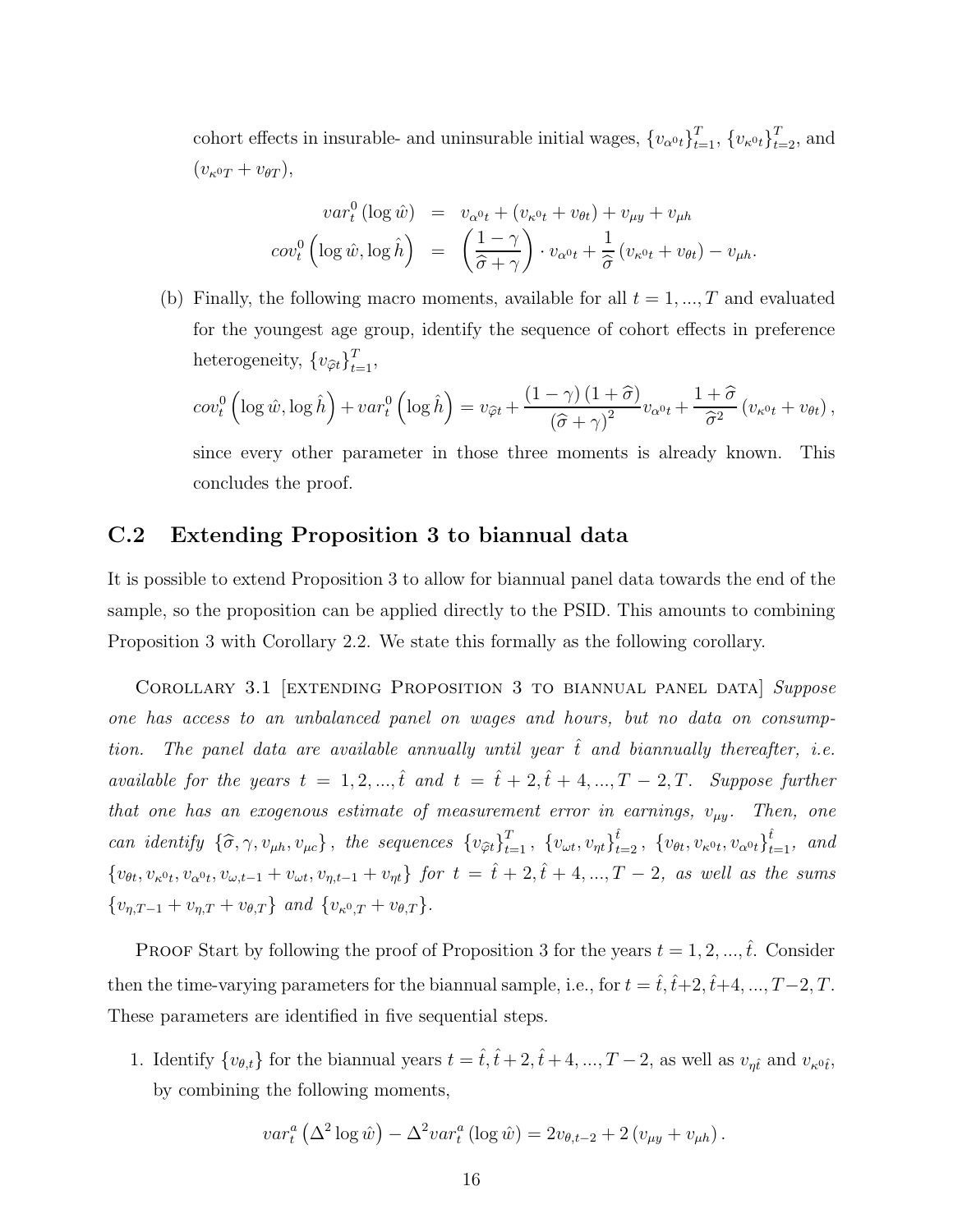which is available for  $t = \hat{t}, \hat{t} + 2, \hat{t} + 4, ..., T - 2, T$ . Note that, since  $v_{\theta, \hat{t}}$  is identified, so are  $v_{\eta,\hat{t}}$  and  $v_{\kappa^0\hat{t}}$ .

2. Identify  $\{v_{\eta t} + v_{\eta,t-1}\}\$ for the biannual years  $t = \hat{t}, \hat{t} + 2, \hat{t} + 4, ..., T - 2$ , and the sum  $(v_{\eta,T} + v_{\eta,T-1} + v_{\theta T})$ . Start by combining the biannual versions of (17), (18), and (16) to get an equation where  $(v_{\eta t} + v_{\eta,t-1} + \Delta^2 v_{\theta t})$  is the only unknown:

$$
\frac{\left(\Delta^2 cov_t^a \left(\log \hat{w}, \log \hat{h}\right) - \frac{1}{\hat{\sigma}} \left(v_{\eta t} + v_{\eta, t-1} + \Delta^2 v_{\theta t}\right)\right)^2}{\Delta^2 var_t^a \left(\log \hat{h}\right) - \frac{1}{\hat{\sigma}^2} \left(v_{\eta t} + v_{\eta, t-1} + \Delta^2 v_{\theta t}\right)}
$$
\n
$$
= \frac{\left(\left(\frac{1-\gamma}{\hat{\sigma}+\gamma}\right) \left(v_{\omega t} + v_{\omega, t-1}\right)\right)^2}{\left(\frac{1-\gamma}{\hat{\sigma}+\gamma}\right)^2 \left(v_{\omega t} + v_{\omega, t-1}\right)} = \left(v_{\omega t} + v_{\omega, t-1}\right)
$$
\n
$$
= \Delta^2 var_t^a \left(\log \hat{w}\right) - \left(v_{\eta t} + v_{\eta, t-1} + \Delta^2 v_{\theta t}\right).
$$

This gives a linear equation in  $(v_{\eta t} + v_{\eta,t-1} + \Delta^2 v_{\theta t}),$ 

$$
\begin{split} \left(v_{\eta t} + v_{\eta, t-1} + v_{\theta t} - v_{\theta, t-2}\right) \\ &= \frac{\left(\Delta^2 cov_t^a \left(\log \hat{w}, \log \hat{h}\right)\right)^2 - \Delta^2 var_t^a \left(\log \hat{w}\right) \cdot \Delta^2 var_t^a \left(\log \hat{h}\right)}{\frac{1}{\hat{\sigma}} \cdot \Delta^2 cov_t^a \left(\log \hat{w}, \log \hat{h}\right) - \frac{1}{\hat{\sigma}^2} \cdot \Delta^2 var_t^a \left(\log \hat{w}\right) - \Delta^2 var_t^a \left(\log \hat{h}\right)}.\end{split}
$$

Since  $\{v_{\theta t}\}\$ is known for the years  $t = \hat{t}, \hat{t} + 2, \hat{t} + 4, ..., T - 2$ , this equation identifies  ${v_{\eta,t} + v_{\eta,t-1}}$  for the biannual years  $t = \hat{t}, \hat{t} + 2, \hat{t} + 4, ..., T - 2$ , as well as the sum  $(v_{\eta,T} + v_{\eta,T-1} + v_{\theta,T}).$ 

3. Given  $\{v_{\eta,t} + v_{\eta,t-1}\}$  for the biannual years  $t = \hat{t}, \hat{t} + 2, \hat{t} + 4, ..., T - 2$  and  $(v_{\eta,T} + v_{\eta,T-1} + v_{\theta,T}),$  the sequence of variances of uninsurable shocks  $\{v_{\omega,t} + v_{\omega,t-1}\}$ for the biannual years  $t = \hat{t}, \hat{t} + 2, \hat{t} + 4, ..., T - 2$  is identified from the growth in wage inequality:

$$
\Delta^2 var_t^a \left(\log \hat{w}\right) = \left(v_{\omega t} + v_{\omega, t-1}\right) + \left(v_{\eta t} + v_{\eta, t-1} + v_{\theta t}\right) - v_{\theta, t-2}.
$$

4. Consider now the cohort effects  $\{v_{\alpha^0t}, v_{\kappa^0t}\}\$ for the biannual years  $t = \hat{t}, \hat{t} + 2, ..., T$ . The uninsurable component  $v_{\alpha^0 t}$  is identified as

$$
\begin{split}\n&\left(\cot_t^0\left(\log \hat{w}, \log \hat{h}\right) + v_{\mu h}\right) - \frac{1}{\hat{\sigma}}\left(var_t^0\left(\log \hat{w}\right) - (v_{\mu y} + v_{\mu h})\right) \\
&= \frac{1 - \gamma}{\hat{\sigma} + \gamma}v_{\alpha^0 t} + \frac{1}{\hat{\sigma}}\left(v_{\kappa^0 t} + v_{\theta t}\right) - \frac{1}{\hat{\sigma}}\left(v_{\alpha^0 t} + (v_{\kappa^0 t} + v_{\theta t})\right) \\
&= \left(\frac{1 - \gamma}{\hat{\sigma} + \gamma} - \frac{1}{\hat{\sigma}}\right)v_{\alpha^0 t},\n\end{split}
$$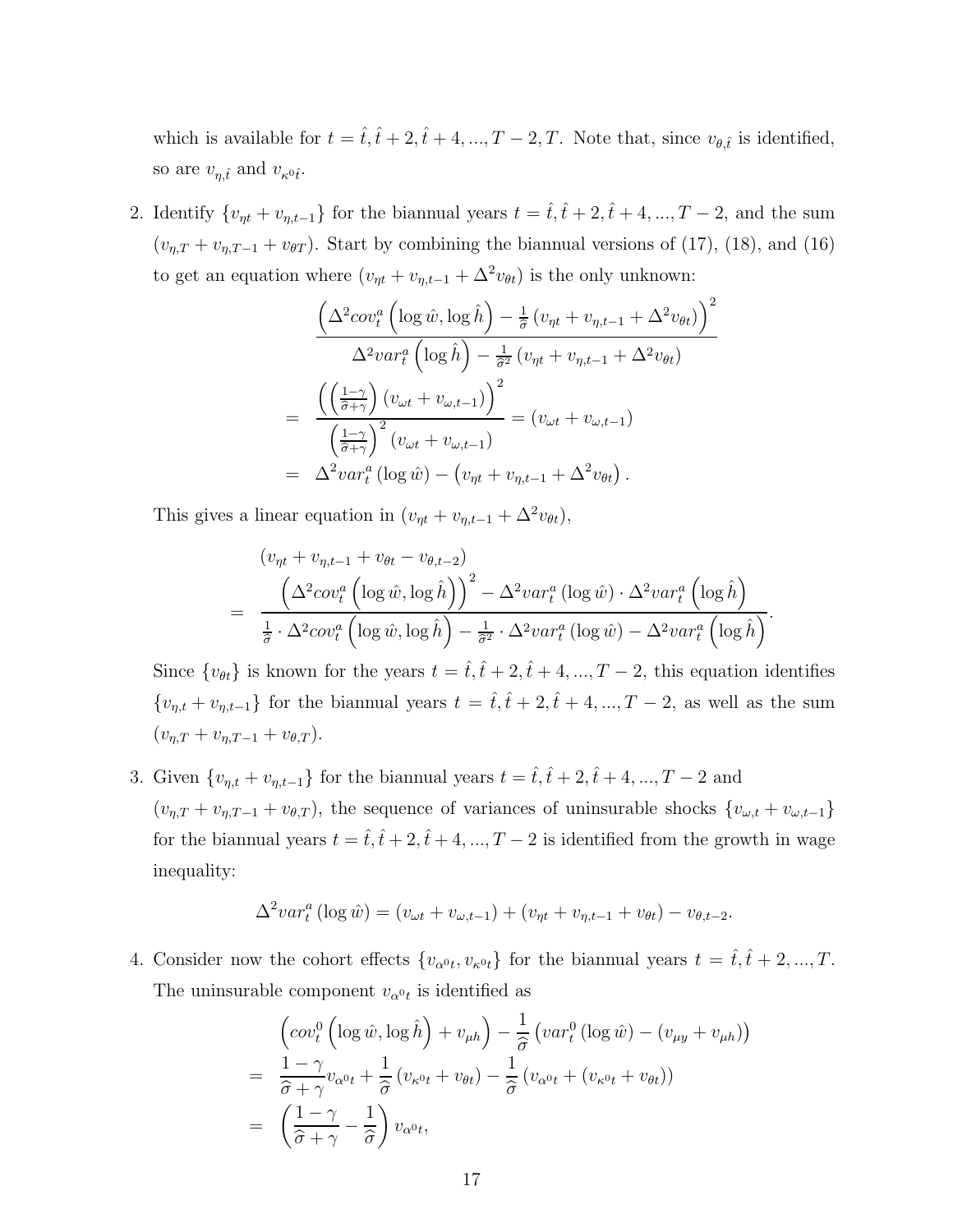which is available for  $t = \hat{t}, \hat{t} + 2, ..., T$ . The wage inequality for new cohorts then identify the variance of the insurable cohort effect  $\{v_{\kappa^0,t}\}$ :

$$
var_{t}^{0}(\log \hat{w}) = v_{\alpha^{0}t} + (v_{\kappa^{0}t} + v_{\theta t}) + v_{\mu y} + v_{\mu h},
$$

which is available for  $t = \hat{t}, \hat{t} + 2, ..., T - 2$  since the other components on the righthand side are known those years. For the final year  $t = T$  we can only identify the sum  $(v_{\kappa^0,T} + v_{\theta T}).$ 

5. Finally, the cohort effects  $\{v_{\hat{\varphi},t}\}_{t=\hat{t}}^T$  are identified by

$$
var_t^0 \left( \log \hat{h} \right) = v_{\hat{\varphi}t} + \left( \frac{1 - \gamma}{\hat{\sigma} + \gamma} \right)^2 v_{\alpha^0 t} + \frac{1}{\hat{\sigma}^2} \left( v_{\kappa^0 t} + v_{\theta t} \right) + v_{\mu h}
$$

for the biannual years  $t = \hat{t}, \hat{t} + 2, ..., T$ , and by

$$
var_t^1\left(\log \hat{h}\right) = v_{\widehat{\varphi},t-1} + \left(\frac{1-\gamma}{\widehat{\sigma}+\gamma}\right)^2 \left(v_{\alpha^0,t-1} + v_{\omega t}\right) + \frac{1}{\widehat{\sigma}^2}\left(v_{\kappa^0,t-1} + v_{\eta t} + v_{\theta t}\right) + v_{\mu h},
$$

available at  $t = \hat{t}, \hat{t} + 2, ..., T - 2, T$ , to identify  $\{v_{\hat{\varphi},t}\}_{t=1}^T$  $t_{t=\hat{t}}$  in the in-between years.

### D Test of model specification

Recall the notation of Section 4.3 of the paper.  $\Lambda$  is an  $N \times 1$  vector of *parameters* of the model,  $m(\Lambda)$  is a  $J \times 1$  vector of *theoretical moments* and  $\hat{m}$  is a  $J \times 1$  vector of *empirical moments* from the data. The null hypothesis we want to test is that the model is "correctly" specified. For this purpose, we construct the Sargan test-statistic

$$
T_{\text{Sargan}} = (\hat{\mathbf{m}} - \mathbf{m}(\hat{\Lambda}))'\hat{\mathbf{V}}^{-1}(\hat{\mathbf{m}} - \mathbf{m}(\hat{\Lambda}))
$$

which, under the null hypothesis, is distributed as a  $\chi^2_{J-N}$ .

 $\hat{V}$  is a consistent estimate of the fourth moments matrix. To make things concrete, we give an example of an element of  $\hat{V}$ . The second moments used in estimation are of form  $cov(\mathbf{x}_{a,t}^i, y_{a,t}^i)$ . Consider two such moments from the PSID, for example  $cov(w_{22,1990}^i, h_{22,1990}^i)$ and  $var(\Delta w_{26,1994}^i)$ . The corresponding entry in  $\hat{V}$  is computed as follows, where K is number of individuals with nonmissing observations in the age/year cells needed to compute this entry:

$$
\frac{1}{K} \sum_{i=1}^{K} \left[ w_{22,1990}^{i} h_{22,1990}^{i} - cov(w_{22,1990}^{i}, h_{22,1990}^{i}) \right] \times \left[ \left( \Delta w_{26,1994}^{i} \right)^{2} - var(\Delta w_{26,1994}^{i}) \right].
$$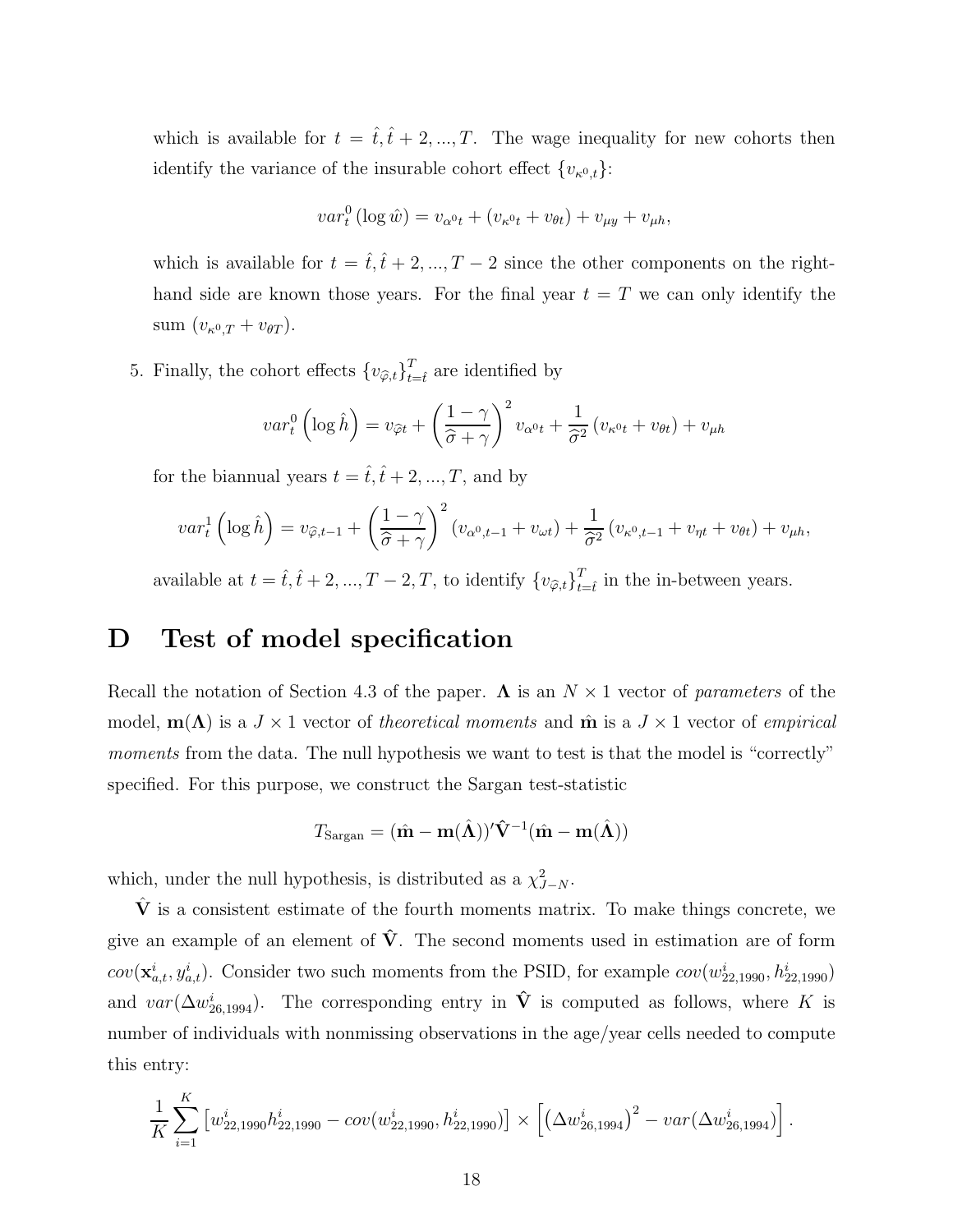In the baseline model,  $N = 164$  and  $J = 11,532$ . The test statistic implies a p-value of 0.9991.

In the context of GMM estimation with dynamic panel data, it is known that overidentifying restrictions (OID) tests can have low power when the number of moment conditions is large relative to the number of observations used to calculate the empirical moments. Bowsher (2002) offers compelling evidence based on Monte Carlo experiments. The issue associated with the use of too many moments is attributed to the need to estimate  $J(J+1)/2$ separate entries of the fourth moment matrix when J moment conditions are used. Intuitively, if this dimensionality is large relative to the sample size, the estimates of the  $V$ matrix may be poor. In the baseline case,  $J - N$  is equal to 11,368 and is therefore an order of magnitude larger than the average number of observations per moment. One may worry that the power of the  $T_{Sargan}$  statistic is artificially low and the test result not too informative.

Bowsher (2002) and Roodman (2009) propose a method to restore power to the Sargan test. This method consists of testing the validity of a reduced number of moment conditions; the full set of moments is still used in estimation but a subset of moments is used in the construction of the test-statistic. For our purposes, one way of *collapsing* the number of moment conditions used in the test is to consider covariances by age and by year. For example, instead of using the  $A \times T$  covariances  $\{cov(w_{a,t}^i, h_{a,t}^i)\}_{a=1,\dots,A; t=1,\dots,T}$ , we restrict ourselves to just  $A + T$  covariances:  $\{cov(w_a^i, h_a^i)\}_{a=1,\dots,A}$  and  $\{cov(w_t^i, h_t^i)\}_{t=1,\dots,T}$ . And similarly, we do so for all other moments. Doing so reduces the number of degrees of freedom from 11, 368 to 580 and increases the mean number of observations per moment from 285 to 8, 291 for PSID and from 179 to 5, 318. Therefore, the source of low power of the OID test should be much weaker under this "collapsed moments" version of the test. The test continues to yield a p-value above 0.99, failing to reject the null.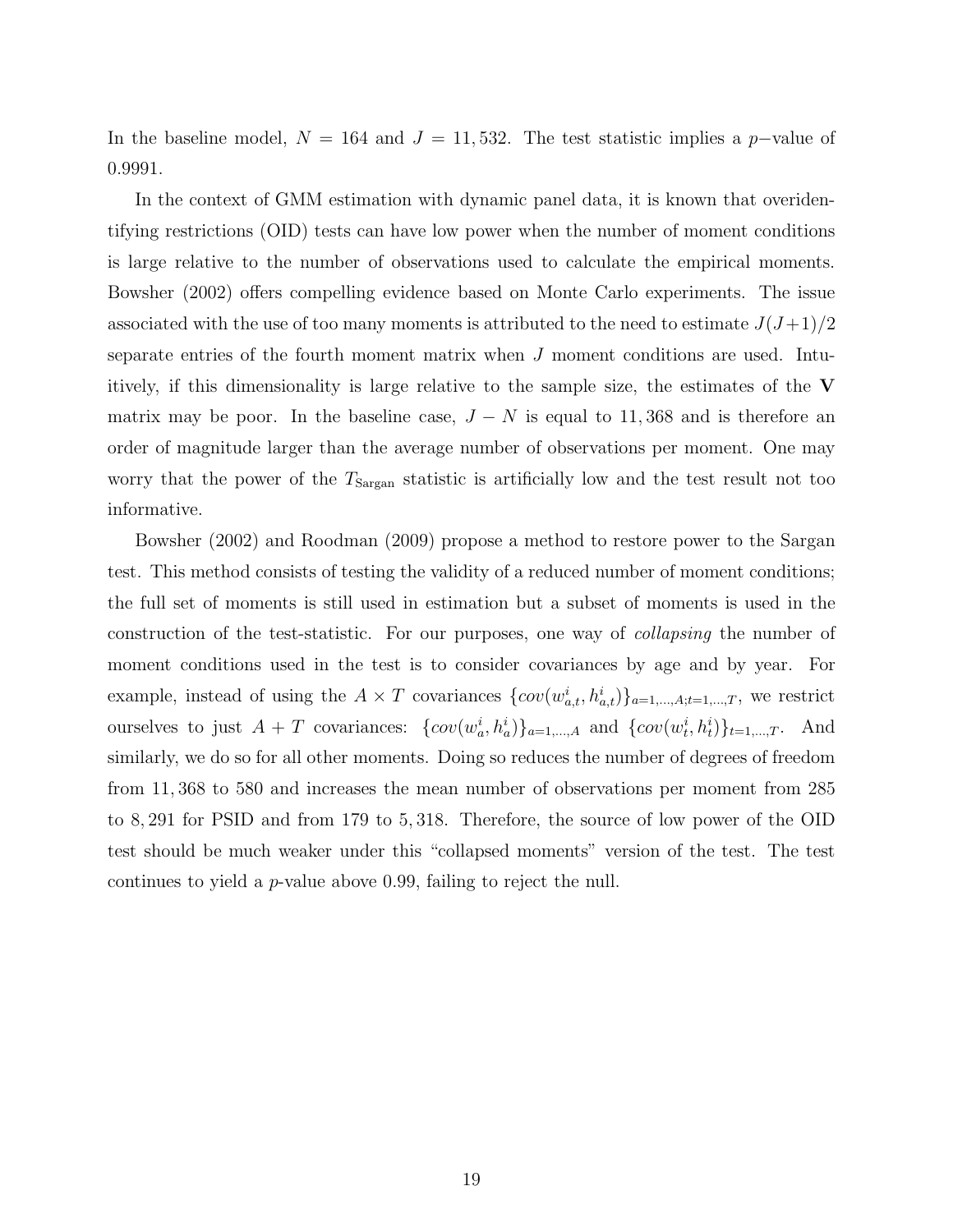## E Model Estimation: Additional Figures and Tables



Figure E1: Estimation without CEX data. Data and model fit for moments in levels along the age dimension. Dotted lines denote 90–10 bootstrapped confidence intervals for the empirical moments.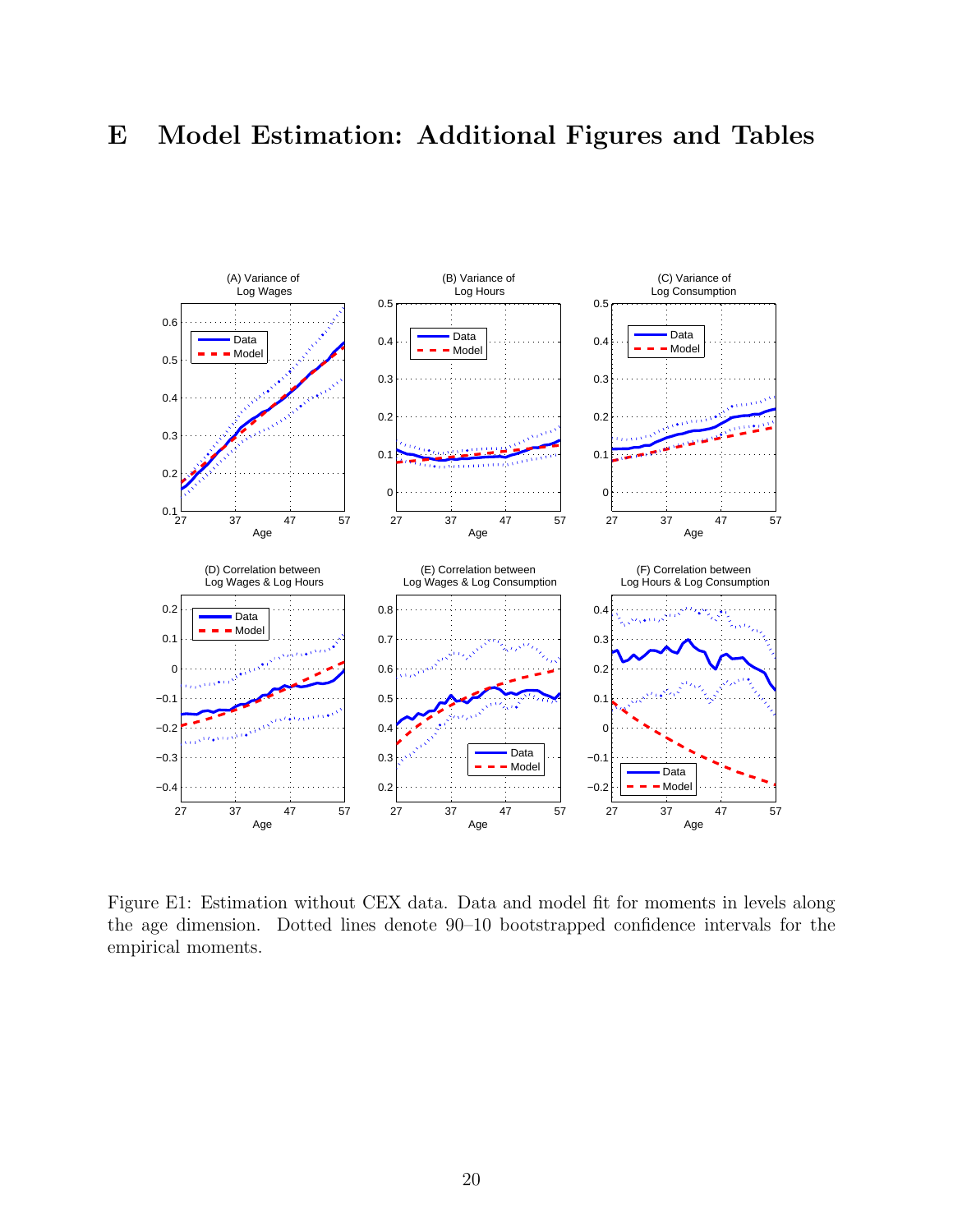

Figure E2: Estimation without CEX data. Data and model fit for moments in levels along the time dimension. Dotted lines denote 90–10 bootstrapped confidence intervals for the empirical moments.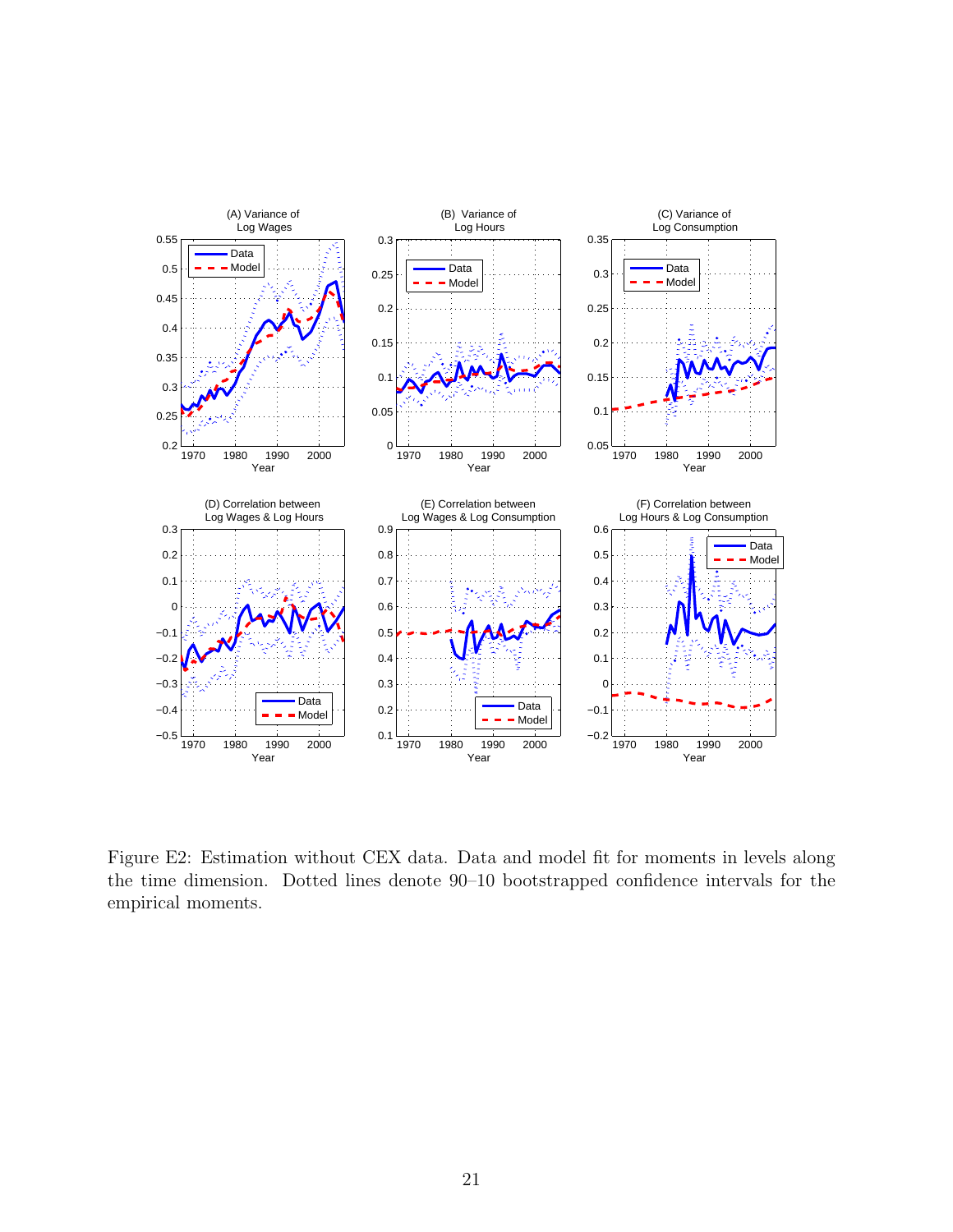

Figure E3: Comparison between (i) the baseline estimates for the variances of the insurable  $(v_{nt})$  and uninsurable  $(v_{\omega t})$  innovations modeled as time-polynomials and (ii) estimates for the same variances modeled as unrestricted sequences.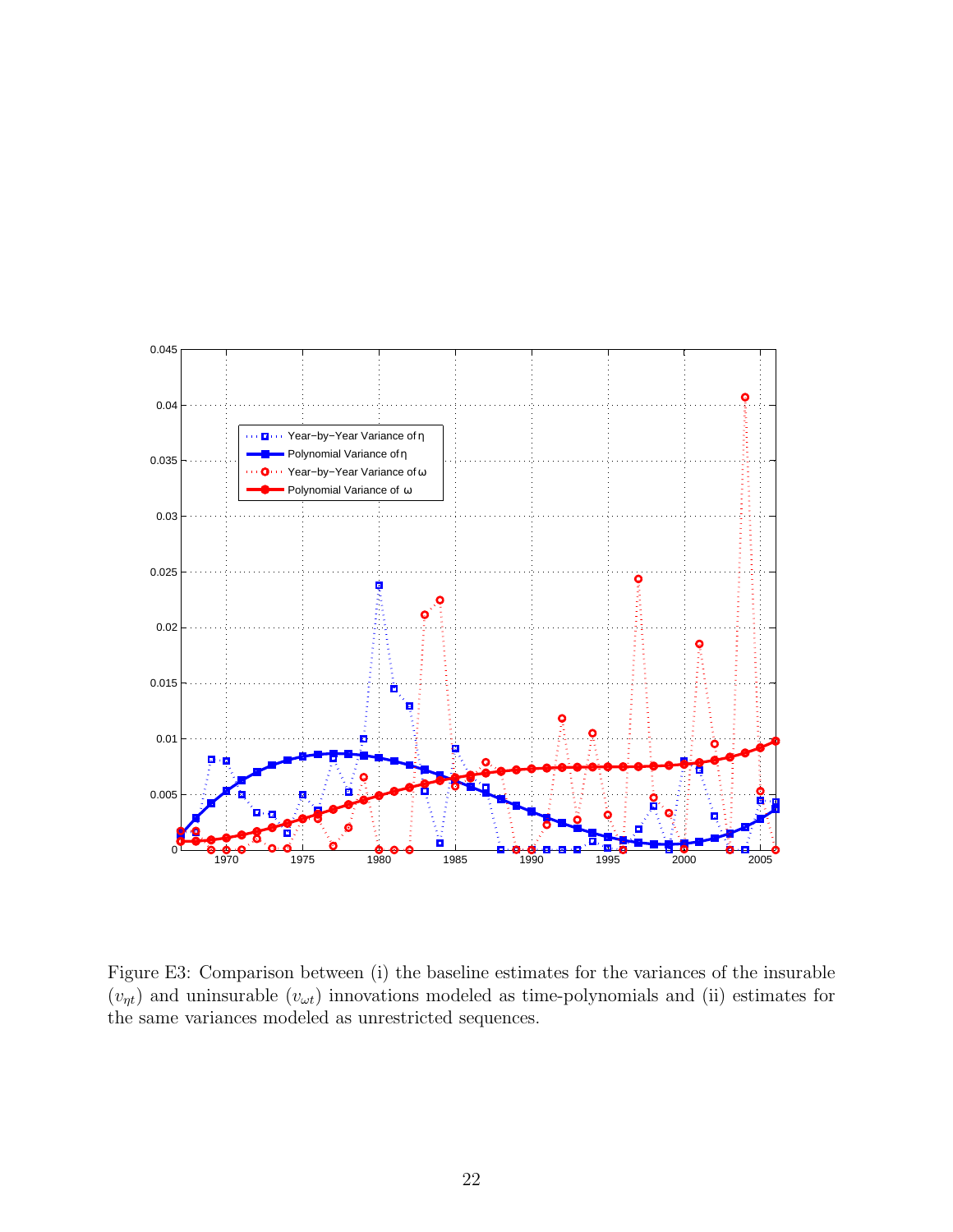|      | $v_{\alpha}$ <sup>0</sup> t | $v_{\kappa^0 t}$ | $v_{\widehat{\varphi}t}$ | $v_{\omega t}$ | $v_{\eta t}$ | $v_{\theta t}$ |
|------|-----------------------------|------------------|--------------------------|----------------|--------------|----------------|
| 1967 | 0.136                       | 0.029            | 0.045                    | 0.0008         | 0.0014       | 0.027          |
|      | (0.020)                     | (0.020)          | (0.009)                  | (0.0005)       | (0.0010)     | (0.005)        |
| 1968 | 0.001                       | 0.000            | 0.089                    | 0.0008         | 0.0029       | 0.010          |
|      | (0.019)                     | (0.003)          | (0.025)                  | (0.0004)       | (0.0007)     | (0.003)        |
| 1969 | 0.037                       | 0.001            | 0.054                    | 0.0009         | 0.0042       | 0.011          |
|      | (0.026)                     | (0.008)          | (0.013)                  | (0.0005)       | (0.0008)     | (0.003)        |
| 1970 | 0.140                       | 0.000            | 0.049                    | 0.0011         | 0.0053       | 0.018          |
|      | (0.037)                     | (0.003)          | (0.015)                  | (0.0006)       | (0.0009)     | (0.003)        |
| 1971 | 0.156                       | 0.000            | 0.049                    | 0.0013         | 0.0063       | 0.013          |
|      | (0.047)                     | (0.010)          | (0.014)                  | (0.0007)       | (0.0010)     | (0.003)        |
| 1972 | 0.133                       | 0.003            | 0.051                    | 0.0017         | 0.0070       | 0.017          |
|      | (0.034)                     | (0.015)          | (0.013)                  | (0.0008)       | (0.0010)     | (0.003)        |
| 1973 | 0.001                       | 0.001            | 0.055                    | 0.0020         | 0.0076       | 0.021          |
|      | (0.010)                     | (0.008)          | (0.019)                  | (0.0009)       | (0.0010)     | (0.003)        |
| 1974 | 0.047                       | 0.138            | 0.059                    | 0.0024         | 0.0081       | 0.025          |
|      | (0.034)                     | (0.047)          | (0.013)                  | (0.0009)       | (0.0010)     | (0.004)        |
| 1975 | 0.150                       | 0.014            | 0.058                    | 0.0028         | 0.0084       | 0.022          |
|      | (0.034)                     | (0.015)          | (0.014)                  | (0.0009)       | (0.0010)     | (0.004)        |
| 1976 | 0.152                       | 0.052            | 0.036                    | 0.0032         | 0.0086       | 0.029          |
|      | (0.032)                     | (0.031)          | (0.013)                  | (0.0008)       | (0.0010)     | (0.004)        |
| 1977 | 0.089                       | 0.000            | 0.039                    | 0.0037         | 0.0087       | 0.023          |
|      | (0.030)                     | (0.012)          | (0.011)                  | (0.0008)       | (0.0010)     | (0.004)        |
| 1978 | 0.008                       | 0.044            | 0.055                    | 0.0041         | 0.0086       | 0.018          |
|      | (0.014)                     | (0.025)          | (0.019)                  | (0.0008)       | (0.0010)     | (0.003)        |
| 1979 | 0.038                       | 0.080            | 0.070                    | 0.0045         | 0.0085       | 0.025          |
|      | (0.030)                     | (0.029)          | (0.016)                  | (0.0007)       | (0.0010)     | (0.004)        |
| 1980 | 0.068                       | 0.016            | 0.052                    | 0.0049         | 0.0083       | 0.019          |
|      | (0.030)                     | (0.014)          | (0.013)                  | (0.0007)       | (0.0010)     | (0.004)        |
| 1981 | 0.143                       | 0.030            | 0.046                    | 0.0053         | 0.0080       | 0.021          |
|      | (0.029)                     | (0.020)          | (0.014)                  | (0.0007)       | (0.0011)     | (0.003)        |
| 1982 | 0.152                       | 0.040            | 0.042                    | 0.0056         | 0.0076       | 0.023          |
|      | (0.029)                     | (0.024)          | (0.011)                  | (0.0007)       | (0.0011)     | (0.004)        |
| 1983 | 0.115                       | 0.054            | 0.047                    | 0.0059         | 0.0072       | 0.031          |
|      | (0.019)                     | (0.031)          | (0.018)                  | (0.0007)       | (0.0011)     | (0.005)        |
| 1984 | 0.037                       | 0.102            | 0.051                    | 0.0062         | 0.0067       | 0.035          |
|      | (0.029)                     | (0.036)          | (0.012)                  | (0.0007)       | (0.0011)     | (0.005)        |
| 1985 | 0.068                       | 0.070            | 0.058                    | 0.0065         | 0.0062       | 0.036          |
|      | (0.030)                     | (0.030)          | (0.013)                  | (0.0006)       | (0.0011)     | (0.004)        |
| 1986 | 0.136                       | 0.097            | 0.050                    | 0.0067         | 0.0057       | 0.034          |
|      | (0.028)                     | (0.032)          | (0.014)                  | (0.0006)       | (0.0011)     | (0.005)        |
| 1987 | 0.149                       | 0.078            | $0.051\,$                | 0.0069         | 0.0051       | 0.034          |
|      | (0.020)                     | (0.028)          | (0.013)                  | (0.0006)       | (0.0010)     | (0.004)        |
| 1988 | 0.105                       | 0.044            | 0.056                    | 0.0071         | 0.0046       | 0.036          |
|      | (0.020)                     | (0.027)          | (0.020)                  | (0.0005)       | (0.0010)     | (0.005)        |
| 1989 | 0.053                       | 0.098            | 0.062                    | 0.0072         | 0.0040       | 0.033          |
|      | (0.029)                     | (0.035)          | (0.013)                  | (0.0005)       | (0.0009)     | (0.004)        |

Table E1: Parameter Estimates: Baseline Model